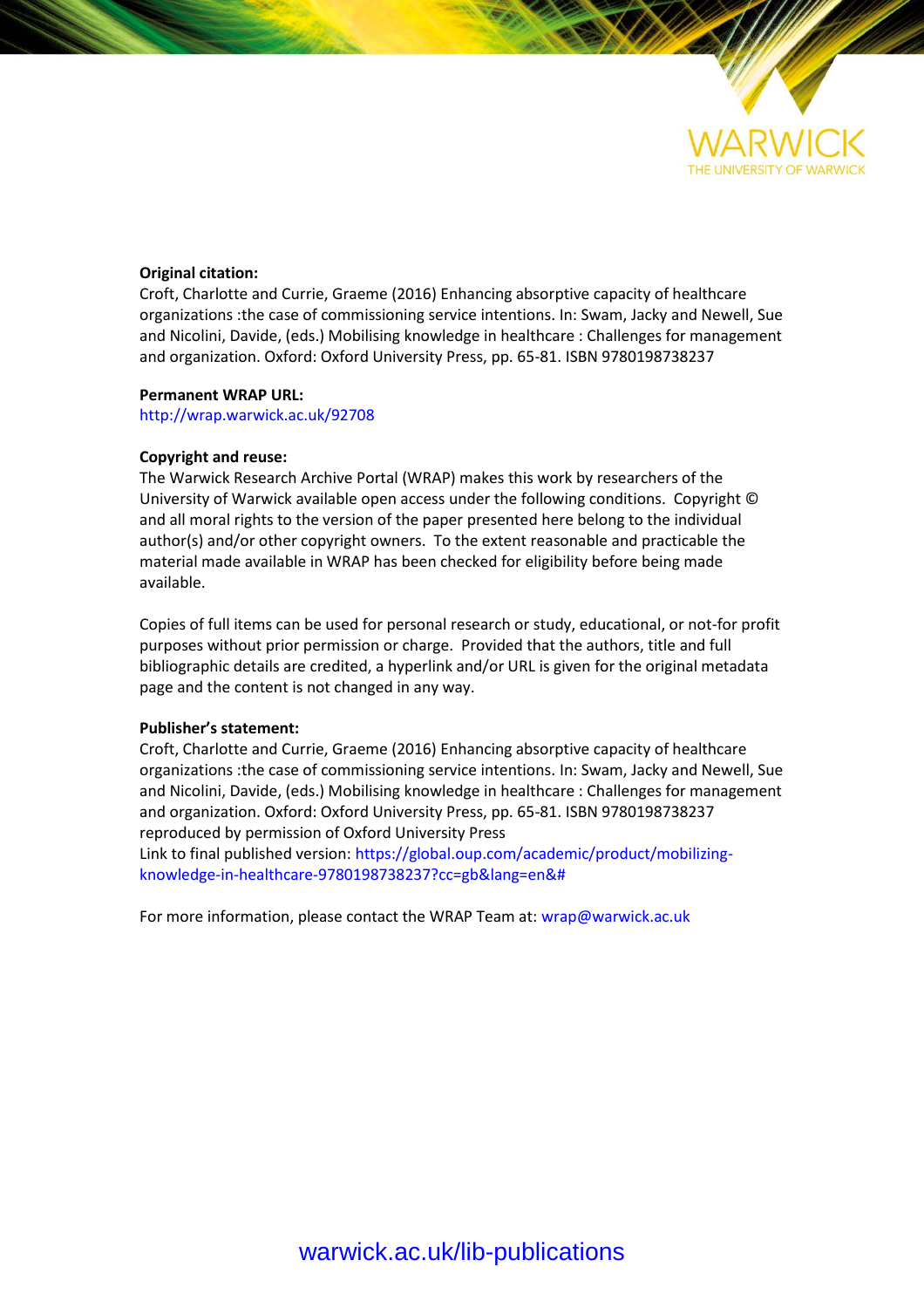# **Enhancing Absorptive Capacity of Healthcare Organizations: The Case of Commissioning Service Interventions to Avoid Undesirable Older People's Admissions to Hospitals**

# **Charlotte Croft & Graeme Currie, Warwick Business School, University of Warwick**

- Knowledge mobilization occurs within four stages: acquisition, assimilation, transformation and exploitation
- These 4 stages are influenced by combinative capabilities
- Systems capabilities i.e. formalised data sets/IT systems can limit the type of knowledge acquired and used to guide service interventions
- Socialization capabilities, represented by power differentials between professional groups, can limit knowledge sharing between more and less 'credible' groups
- Coordination capabilities can overcome barriers of systems and socialization capabilities, encouraging more flexible approaches to the four stages of knowledge mobilization
- In particular we highlight the importance of clinician involvement in knowledge mobilization in healthcare settings, and identify the untapped potential of patient involvement, which could further enhance knowledge mobilization

# **Introduction**

The quality of services delivered by healthcare organizations is improved when the organizational capacity for knowledge mobilization is developed, encouraging the integration of diverse forms of knowledge (Damanpour and Schneider, 2009; Moynihan & Landuyt, 2009; Salge, 2011; Salge and Vera, 2009, 2012). However, within complex healthcare settings, whilst different forms of knowledge may be acquired, its use in driving quality improvement is limited (Berta et al., 2010; Easterby-Smith et al., 2008; Ferlie et al., 2012; Harvey et al., 2010; Walshe et al., 2009). This challenge can be conceived as the 'absorptive' capacity of an organization to acquire and utilize knowledge (Cohen and Levinthal, 1989). Absorptive capacity conceptualizes the knowledge mobilization process as occurring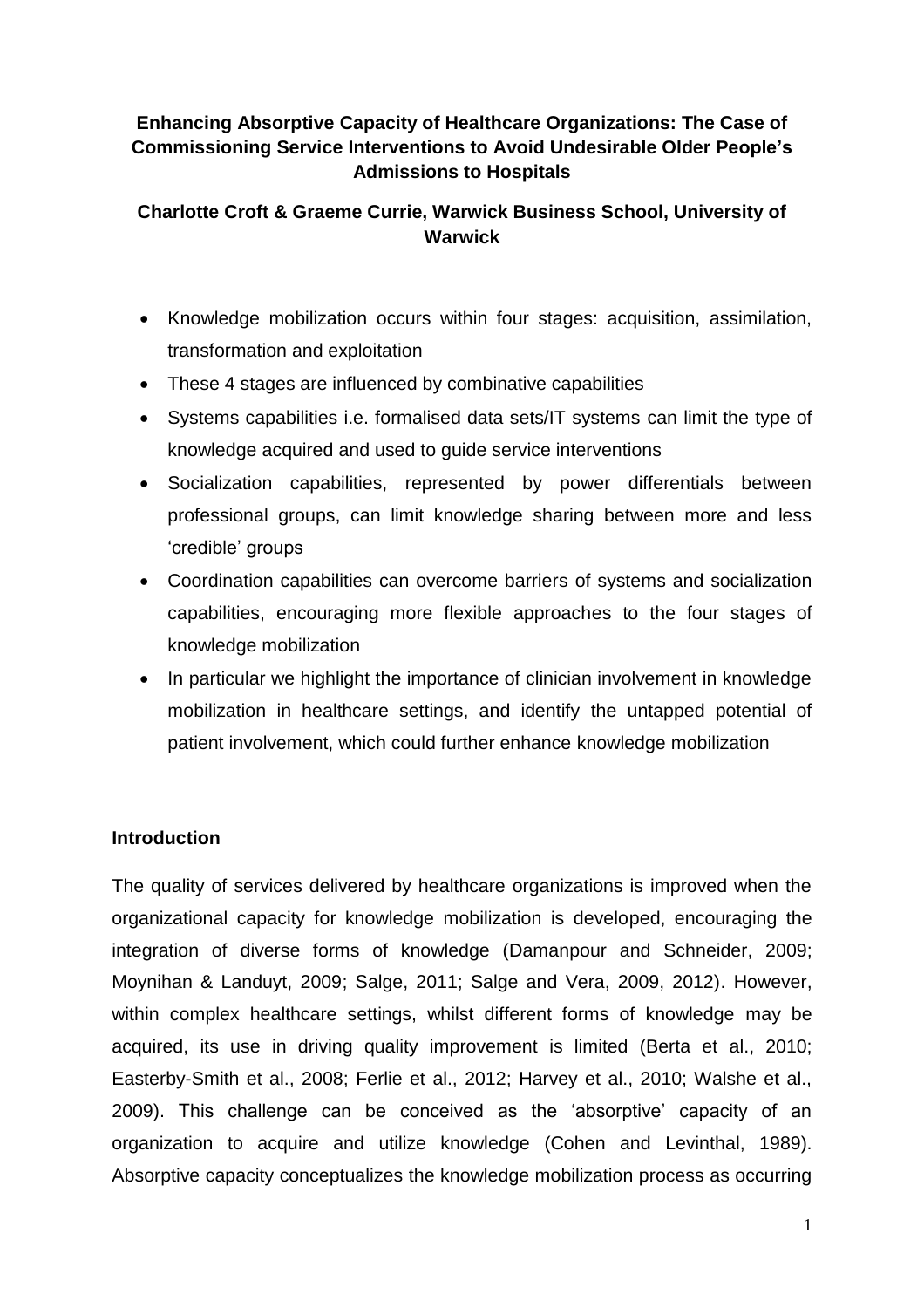within four stages: acquiring information; assimilating or analyzing that information to make it relevant to the setting; transforming information into service design; and exploiting knowledge by scaling up services, or by altering services to improve quality (Cohen and Levinthal, 1989; Zahra and George, 2002).

Whilst developed in private sector settings, there has been recent application of the absorptive capacity concept in healthcare settings to offer insight into how organizations can improve service interventions by enhancing knowledge mobilization processes (Berta et al., 2010; Easterby-Smith et al., 2008; Ferlie et al., 2012; Harvey et al., 2010; Salge and Vera, 2012; Walshe et al., 2009). Our study offers an empirical departure from those previously carried out by focusing, not on healthcare providers, responsible for delivery of services, but upon absorptive capacity of healthcare commissioners, who plan and budget for healthcare services. Readers might note that recent reforms in the English NHS mean the central government budget for healthcare is not allocated directly to healthcare providers, but instead to commissioners, who negotiate with healthcare providers about funding for existing services and new services. These commissioners are locality-based, typically covering 500,000 potential patients, and are called 'Clinical Commissioning Groups' (henceforth referred to as CCGs), which bring together a wide range of stakeholders in a commissioning network consisting of various professionals, managers from different organizations, and patient representatives. Commissioners' ability to acquire and utilize knowledge to inform the planning and budgeting of healthcare services is crucial in ensuring a healthier population in England, but existing research suggests that knowledge mobilization processes by commissioners are ineffective, and the knowledge acquired may not translate into service design or delivery (Imison et al., 2011; Smith et al., 2000; Swan et al., 2012).

Our chapter begins with a conceptual outline of absorptive capacity, followed by discussion of its antecedents ("combinative capabilities"), and how they might play out in healthcare organizations. After outlining our specific research questions we detail our empirical research design. Our findings drive a discussion regarding the role of co-ordination capabilities to enhance knowledge mobilization within commissioning networks, supporting use, as well as acquisition, of knowledge for quality improvement. Finally, we conclude with a synthesis of the application of our findings to both theory and practice, and outline avenues for further research.

2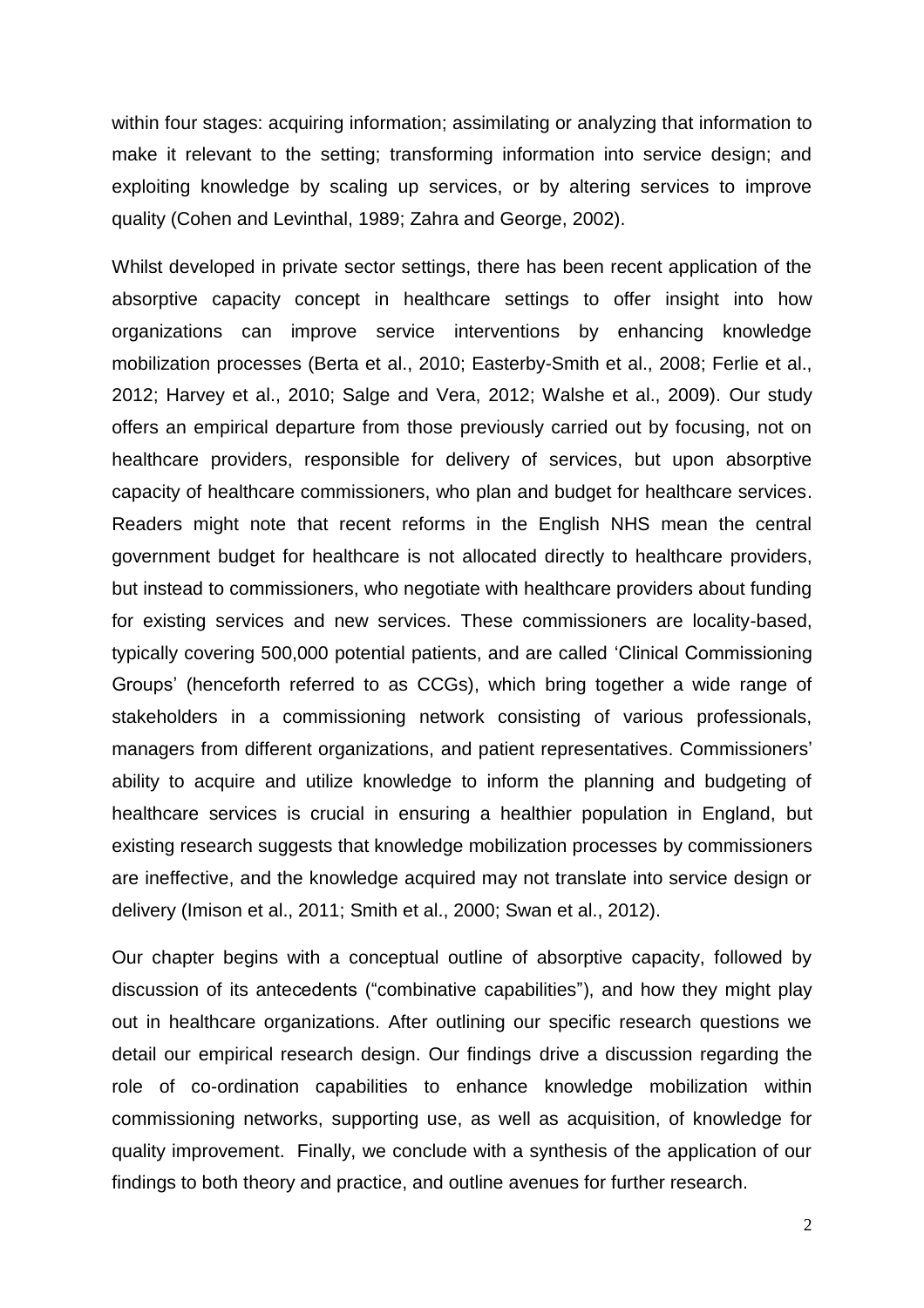## **Absorptive Capacity – A Conceptual Outline**

Zahra and George (2002) derive two interacting elements to absorptive capacity: (1) Potential Absorptive Capacity - the ability to acquire and assimilate knowledge; and (2) Realized Absorptive Capacity - the ability to put newly acquired knowledge into action within the organization through transformation (the development of an intervention) and exploitation (scaling up of that intervention). Whilst they identify that both of these elements are essential for innovation, they note that the majority of research focuses upon the knowledge acquisition stage, thus ignoring assimilation, transformation and exploitation. This distinction is important given that it is the variance between potential and realized absorptive capacity which explains, and determines, variance in performance amongst organizations.

Van den Bosch et al (1999) goes further to identify that combinative capabilities are an important antecedent to developing realized absorptive capacity. Van den Bosch et al. delineate three combinative capabilities: (1) systems, (2) socialization, and (3) coordination capabilities. Systems capabilities refer to formal knowledge exchange mechanisms, such as written policies, procedures and manuals designed to facilitate transfer of codified knowledge, but also to environmental incentives that shape priorities. Socialization capabilities refer to cultural mechanisms that promote shared ideology and collective interpretations of reality within organizations. Coordination capabilities refer to lateral forms of communication such as education and training, job rotation, cross-functional interfaces and distinct liaison roles.

Empirical studies in private sector settings show that different combinations of combinative capabilities have different impacts on absorptive capacity (Van den Bosch et al., 1999). The traditional interaction of systems and socialization capabilities are thought to stymie absorptive capacity. Van den Bosch et al. also show that coordination capabilities mediate their effects, and so enhance absorptive capacity. The different balances between combinative capabilities are critical to understanding the absorptive capacity of healthcare organizations. It is therefore clearly important to understand these combinations further, particularly the positive effect of coordination capabilities upon absorptive capacity.

Working from the effect of coordination capability in private sector settings (Van den Bosch et al., 1999), Hotho et al. (2012) suggest that policymakers and managers of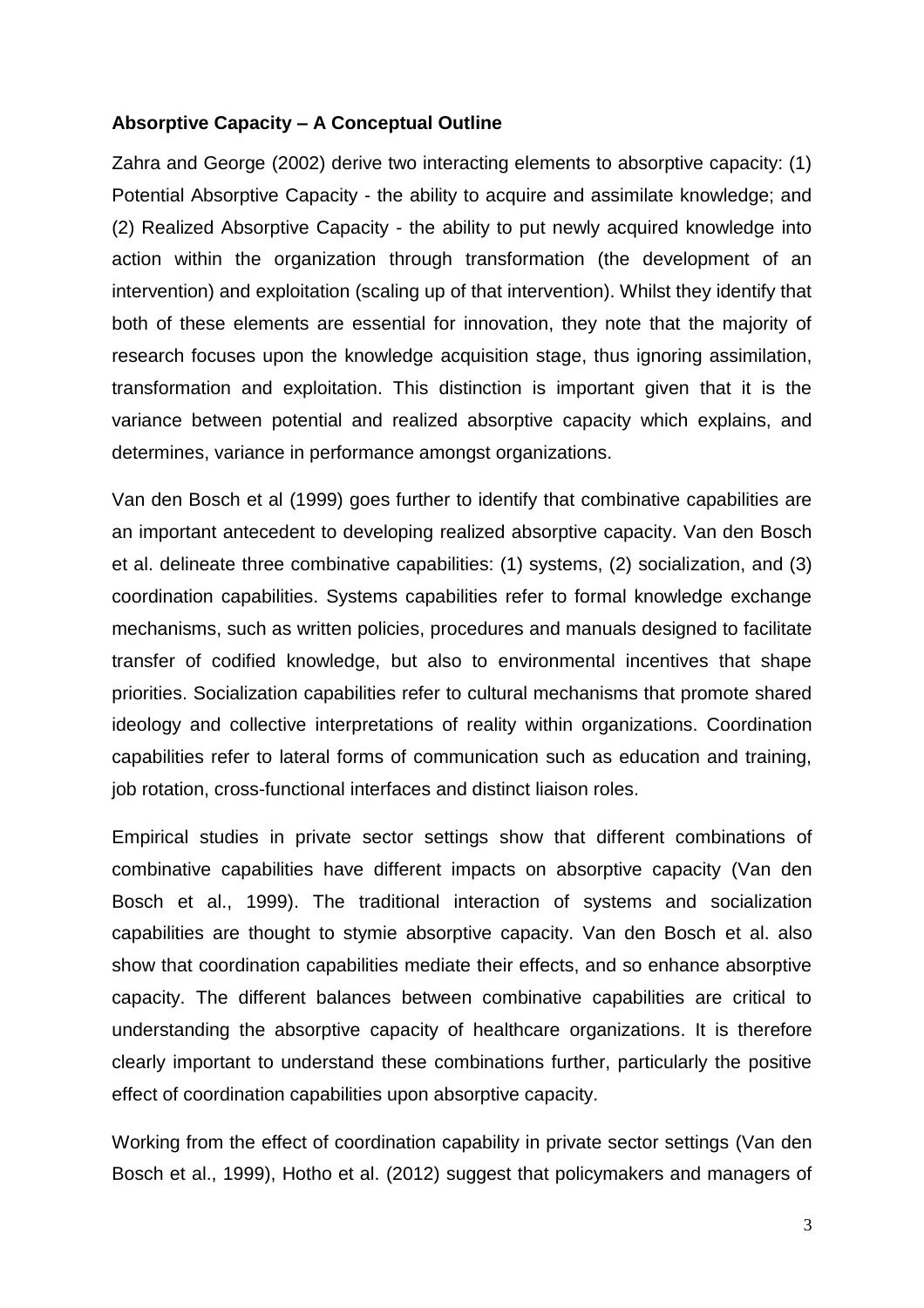public services, wishing to promote knowledge mobilization, need to attend to coordination capabilities, such as: development of learning relationships through establishing internal and external networks; staff development and training; appropriate leadership; organizational strategy; investment in information support systems; participation in decision-making (also see: Harvey et al., 2010). Since coordination capabilities are likely to have the biggest and most positive effect on absorptive capacity they offer a valuable starting point for further attention. However, it is important not to lose sight of how environmental incentives and professional organization also affect absorptive capacity. Within healthcare settings, the influence of centralized performance measures and the multiple hierarchies and power differentials of professional organization impacts knowledge mobilization processes, as detailed empirically below (Easterby-Smith et al, 2008; Jansen et al., 2005; Lane et al, 2006; Volberda et al., 2010; Zahra and George, 2002). As such, healthcare organizations provide an illuminating context from which to explore the influence of combinative capabilities on knowledge mobilization.

### **Research Design**

To explore how CCGs can enhance their absorptive capacity for acquisition and use of knowledge, we followed a tracer study (Hornby and Symon, 1994), that of commissioning interventions to reduce avoidable admissions of older persons into hospitals. In the study we gather data from 9 CCGs in the English NHS. Within each CCG we undertook semi-structured interviews and asked respondents to describe the commissioning process, focusing on the four stages of knowledge mobilization embedded in an organization's absorptive capacity (acquisition, assimilation, transformation and exploitation), and their antecedents, or combinative capabilities. We did not directly invoke technical terms, such as absorptive capacity and capabilities, but asked more general questions, such as: how do you acquire data and information about hospital admissions? How do you use such data and information? What are the barriers to using data and information? How are these barriers mediated? Our sample of interviewees from the CCG led commissioning networks represented stakeholders who were seen to be central to the commissioning process, including patient representatives and clinicians, and those that carried some 'managerial' responsibility for commissioning, from healthcare and other organizations (e.g. public health, social care). With assistance from the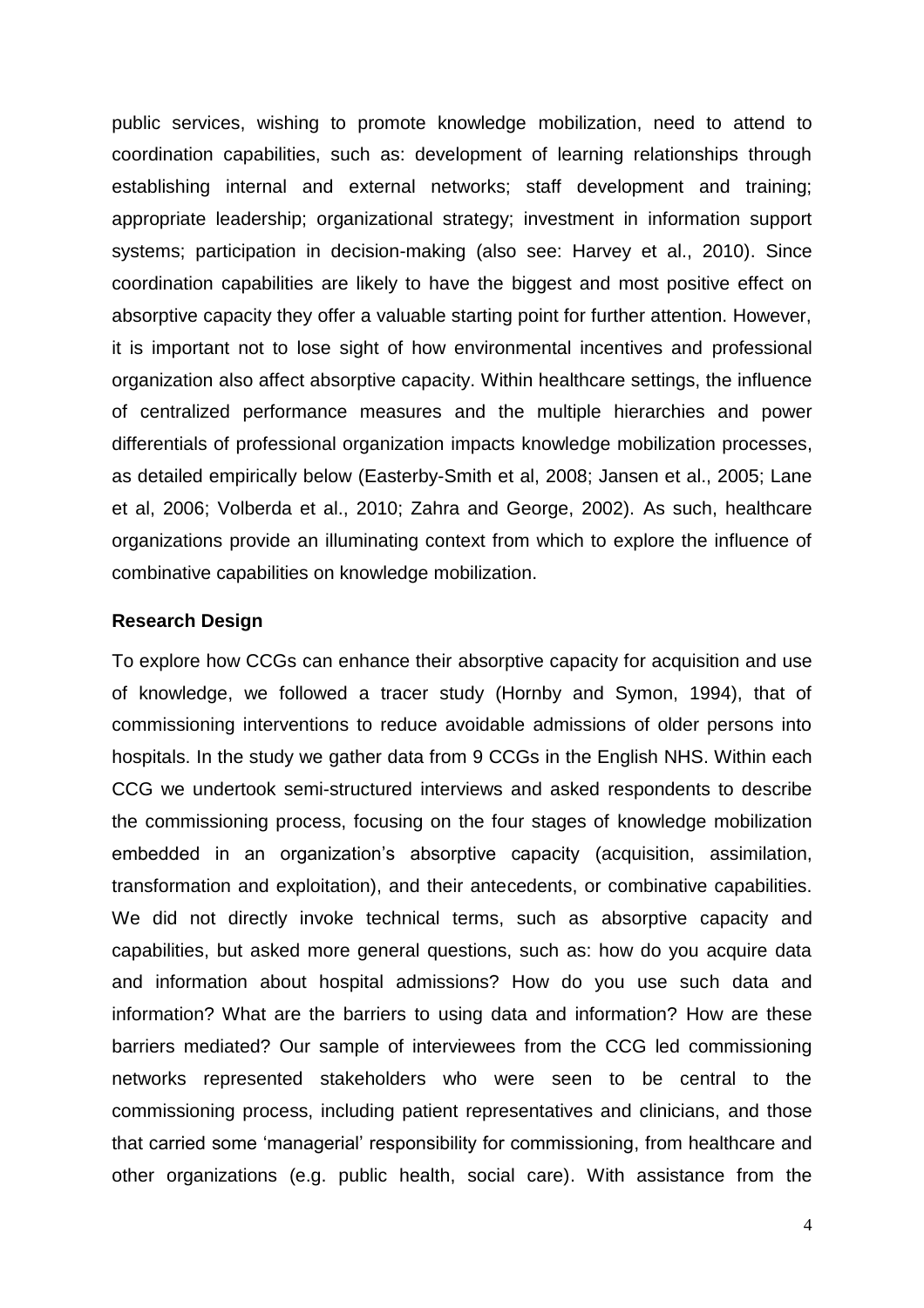relevant CCG Chief Operating Officer in exploratory interviews designed to engage CCGs in our study, we identified some respondents a priori, and then followed a snowball sampling pattern (Biernacki and Waldorf, 1981), until the themes emerging from interviews were theoretically saturated. Further to this, to reflect the on-going politicized nature and top-down control which characterizes healthcare contexts, we interviewed those overseeing the performance of CCGs at national and regional levels. A total of 109 participants were interviewed. Interviews lasted between 45 minutes and 1 hour and were audio recorded and transcribed. Coding was carried out by one member of the research team, and analysis was guided by searching for in-vivo codes related to combinative capabilities, as set out below.

#### **Combinative Capabilities in CCGs for Mobilizing Knowledge**

We present our empirical data within the four stages of knowledge mobilization that constitute an organization's absorptive capacity: acquisition; assimilation; transformation; and exploitation. At each stage of absorptive capacity, we explore the influence of combinative capabilities on knowledge mobilization by CCGs, outlining how the limitations of systems and socialization capabilities may be mediated by the development of coordination capabilities.

#### *Acquisition*

Formal data acquisition mechanisms can be conceptualized as representing systems capabilities, whereby information is collated by the CCG through standardized reporting systems:

*We automatically receive data from a number of providers, such as community doctors, the ambulance service, the hospitals, as well national level data (CCG D – Interview 11)*

Theoretically, the data acquired guides commissioning decisions. However, our interviewees suggested that, rather than enhancing acquisition of data, systems capabilities had the potential to inhibit acquisition. They said this was due to gaps in the type of data being collected, with some data missing that was likely to prove more relevant to their needs: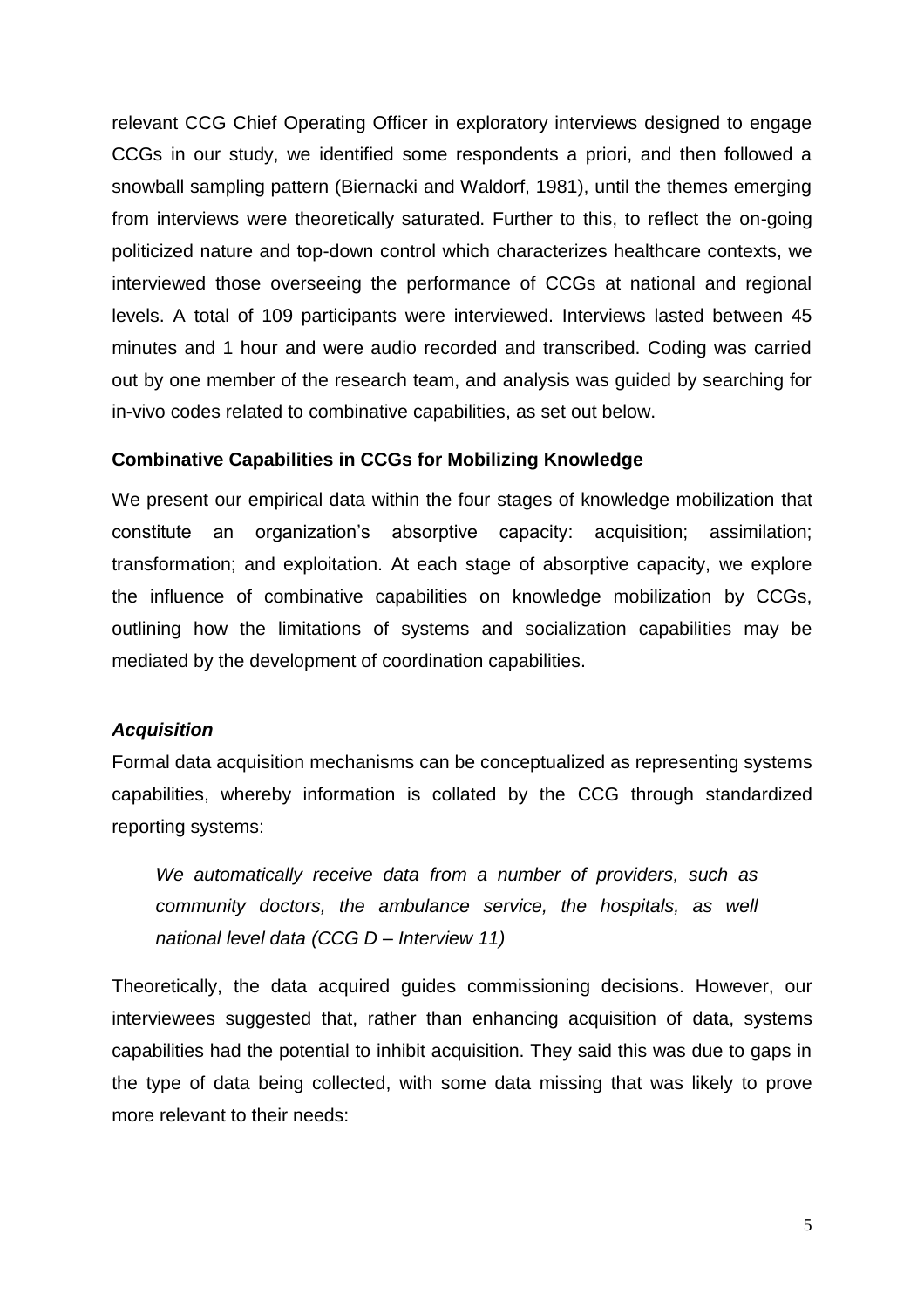*There's a mass of data floating around in the system, but people aren't collecting the right data. Further, they're not asking the right questions of the data so they're not therefore deriving the right answers from that data that they have, and so passing on less relevant data to us (CCG E – Interview 5)*

In addition, acquisition of information was limited due to the influence of central government regulation on systems capabilities. For example, centralized barriers between social care and healthcare services, both in their priorities, methods of data collection and funding arrangements, had the potential to limit acquisition and knowledge mobilization:

*The division between social and health is difficult… They've both got their pots and they both want to protect their money and "No, that's not my job, that's health." "No, that's not us, that's social care." … they've got different pressures and they won't share information across the system which makes it difficult to care for the patients doesn't it? (CCG G – Interview 9)*

Although more explicit in relationships between health and social care teams, central government regulations were seen as limiting knowledge mobilization, due to the influence on systems capabilities, in a wide range of settings. However, interviewees in this study suggested that coordination capabilities, in the form of the involvement of community doctors (General Practitioners [GPs] in the English NHS) or patient and public representatives ("Patient and Public Involvement [PPI]" in the English NHS), could overcome the limitations of systems capabilities, and so enhance acquisition of knowledge. For example, the involvement of GPs as a coordination capability was particularly highlighted in examples where standardized acquisition systems, such as risk profiling tools for patients at risk of admission, were not perceived as comprehensive. Involving GPs in further identification of 'at risk' patients, subsequently enhanced the scope of knowledge available to guide decisions:

*My experience is that the people that it [existing standardized systems] throw up are not all of the people that we need to discuss. So the GPs will*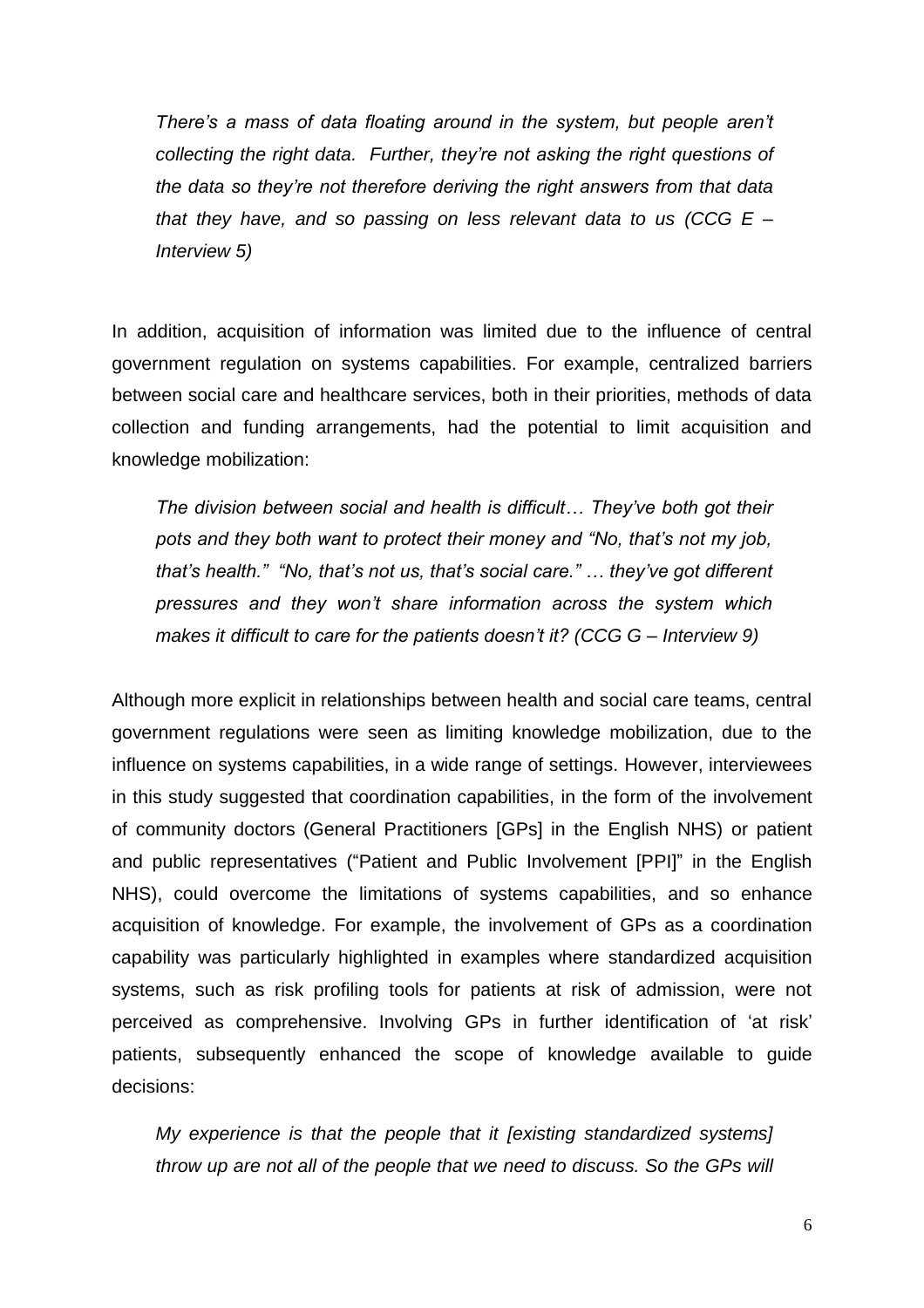*bring up other people that haven't been thrown up by the risk profiling system which they know are on-going cases that we're all involved with and we know are possibly at more risk of going into hospital than others. They don't come up in the system but the GP knows about them (CCG G – Interview 3)*

In other words, knowledge mobilization was enhanced due to the acquisition of more experiential knowledge, which supplemented the 'hard' data acquired externally, overcoming the 'gaps' in information from standardized data collection services. In another example, the acquisition of information from a patient representative group supplemented formally acquired information about attendances in accident and emergency departments, leading to an understanding about the need to develop xray services outside of accident and emergency:

*And so one of the things we [patient representatives] did was an audit of people who attended accident and emergency… we asked them questions about what alternatives to accident and emergency they had explored, such as a walk-in centre [a lower level emergency service located in the community],?... We found something like 25 to 30 per cent of people who attended accident and emergency actually just needed an x-ray and because we didn't have x-ray facilities available outside of accident and emergency all the time then we were pushing people to go to accident and emergency unnecessarily … people themselves were able to identify that "I just need an x-ray. I know I don't need accident and emergency … I've broken my arm. I know it's not badly broken, but I just need an x-ray to confirm it and a plaster" (CCG E – Interview 3)*

The examples above highlight that, whilst acquisition can be inhibited by systems capabilities, coordination capabilities enacted through GPs or patient representatives can overcome these limitations. By facilitating access to more experiential forms of knowledge, coordination capabilities enhanced knowledge mobilization by contributing to a more 'complete' picture of information available to commissioners. However, acquisition is only the first step of the knowledge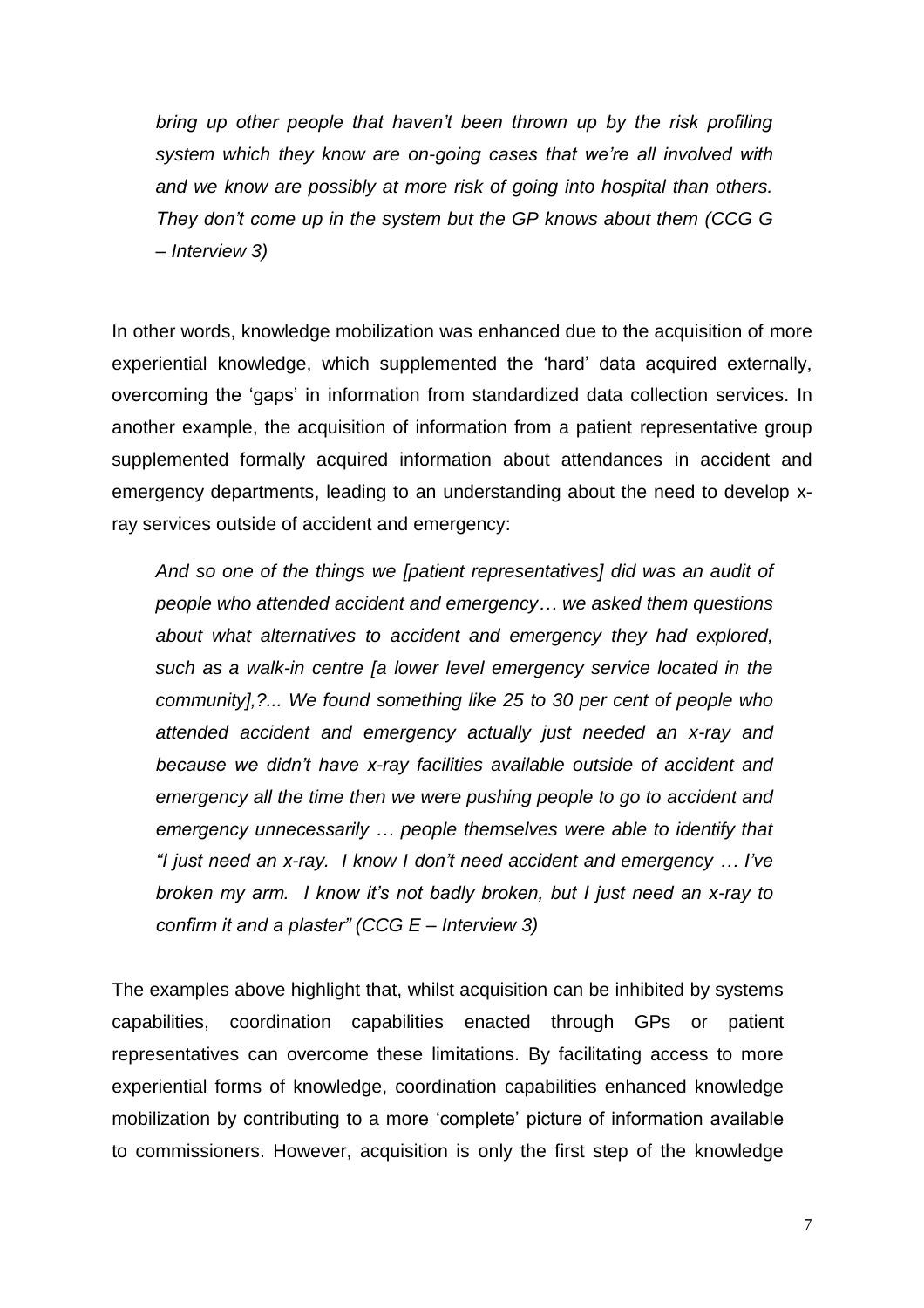mobilization process, as the data acquired now needs to be analyzed through assimilation.

## *Assimilation*

Assimilation refers to the process by which the knowledge acquired is turned into a form which can be analyzed and used by commissioners. During the assimilation process, both internal and externally acquired information need to be brought together to develop an integrated picture of service performance and guide future decisions. However, integration of information can sometimes be problematic. As outlined by those interviewed, those with relevant pieces of information are not always brought together:

*We've got some soft information here from the community health teams around some of the follow-up to those older patients attending accident and emergency. Community teams often have to pick up a mess because somebody's been discharged inappropriately and then they go back into hospital. There is no consistency regarding who receives this information, to supplement our formal data, yet we need that integration of on the ground intelligence to prevent re-admission of older patients to accident and emergency (CCG E – Interview 8)*

As with acquisition, GP involvement and PPI mediated the assimilation problem. The involvement of GPs encouraged different interpretation of the 'numbers' acquired through formal data collection processes, developing a more in-depth understanding of the data:

*I can work the numbers and I can tell you statistically that's a big number or that looks very odd, but I can't always give an informed explanation as to why that might be or is that a good thing…. as soon as you start moving into some of the clinical areas just being able to work with somebody who knows their stuff, it adds something to our understanding (CCG D – Interview 5)*

GP involvement therefore added a new dimension to assimilation processes, and was used to 'make sense' of external sources of information. Similarly, information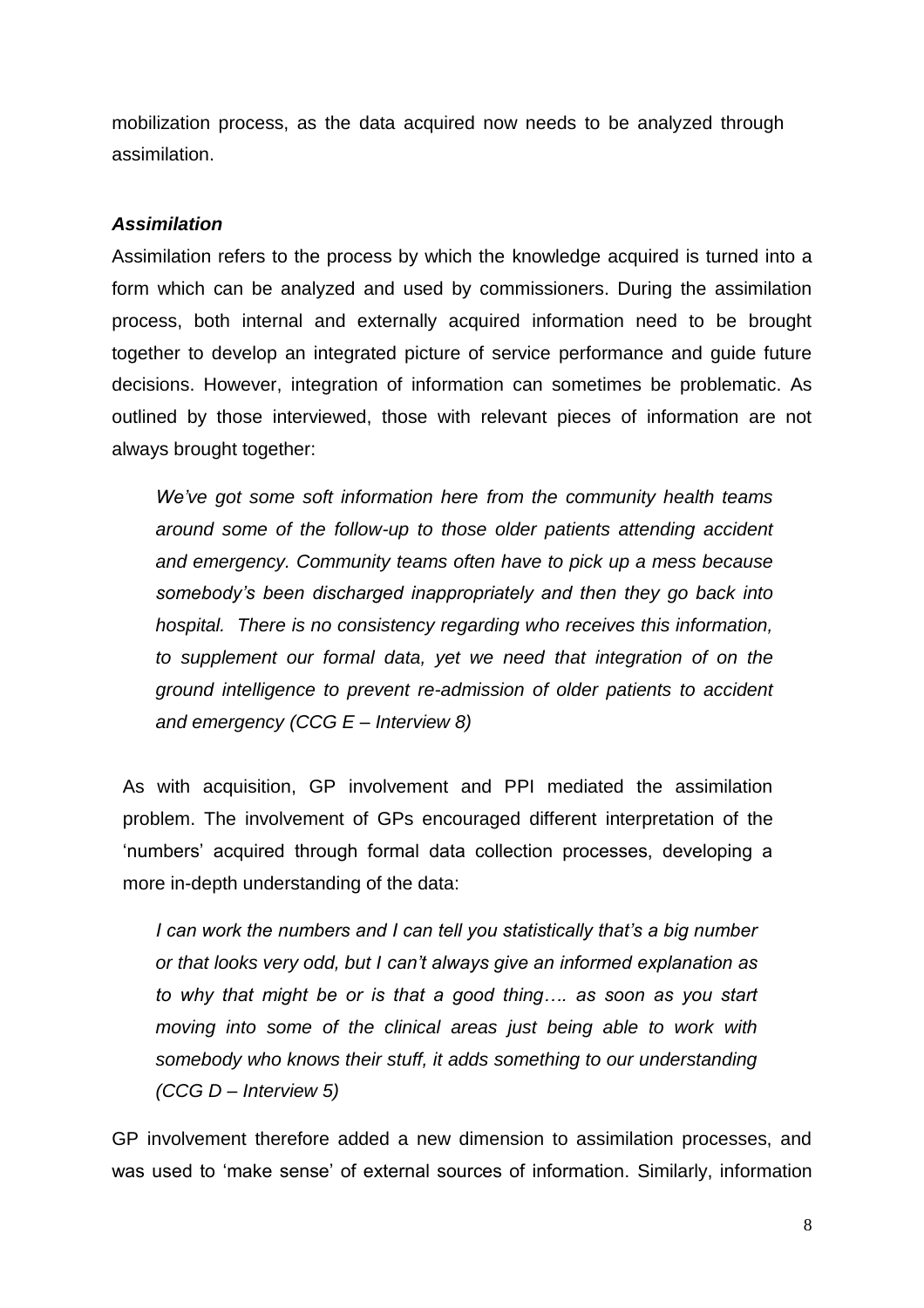from patient representatives was used by commissioners to triangulate quantitative data acquired, allowing a more comprehensive understanding of the quality of services:

*So we've tried to assemble all the various pieces of patient feedback and patients' experience surveys that have been done in the past couple of years and I'm trying to triangulate the quantitative with that qualitative patient experience to actually make a slightly more valuable kind of recommendation to inform our service intervention to reduce admissions of older people to hospital (CCG F – Interview 6)*

However, direct involvement of patient representatives in assimilation process was limited. Patient representatives were not involved in the process of 'making sense' of the data, and often reported that they felt under-utilized at this stage:

*You see, when I asked them what kind of research could I do as a member of that group… he couldn't say. He didn't discourage me from doing research, but he couldn't say if I could do some sort of research into [specific group]… that a layman like myself could carry out something (CCG F – Interview 1)*

Indeed, the perceived 'importance' of the information acquired and assimilated from PPI groups was seen as lesser than that from clinicians or managers. Professional groups with higher levels of social legitimacy, such as managers, could undermine the knowledge sharing with less powerful groups, such as patient representatives.

*I think them feeling involved is probably the best that we can do on that and seen as being open and honest about our decision making. They don't necessarily have all the information or the knowledge and experience to make the decisions that we would make as health professionals… it's really peripheral stuff to be honest (CCG A – Interview 7)*

Whilst the influence of power differentials between groups was most pronounced on limitations on knowledge sharing with patient representatives, some interviewees also noted similarly limitations between managers and clinicians,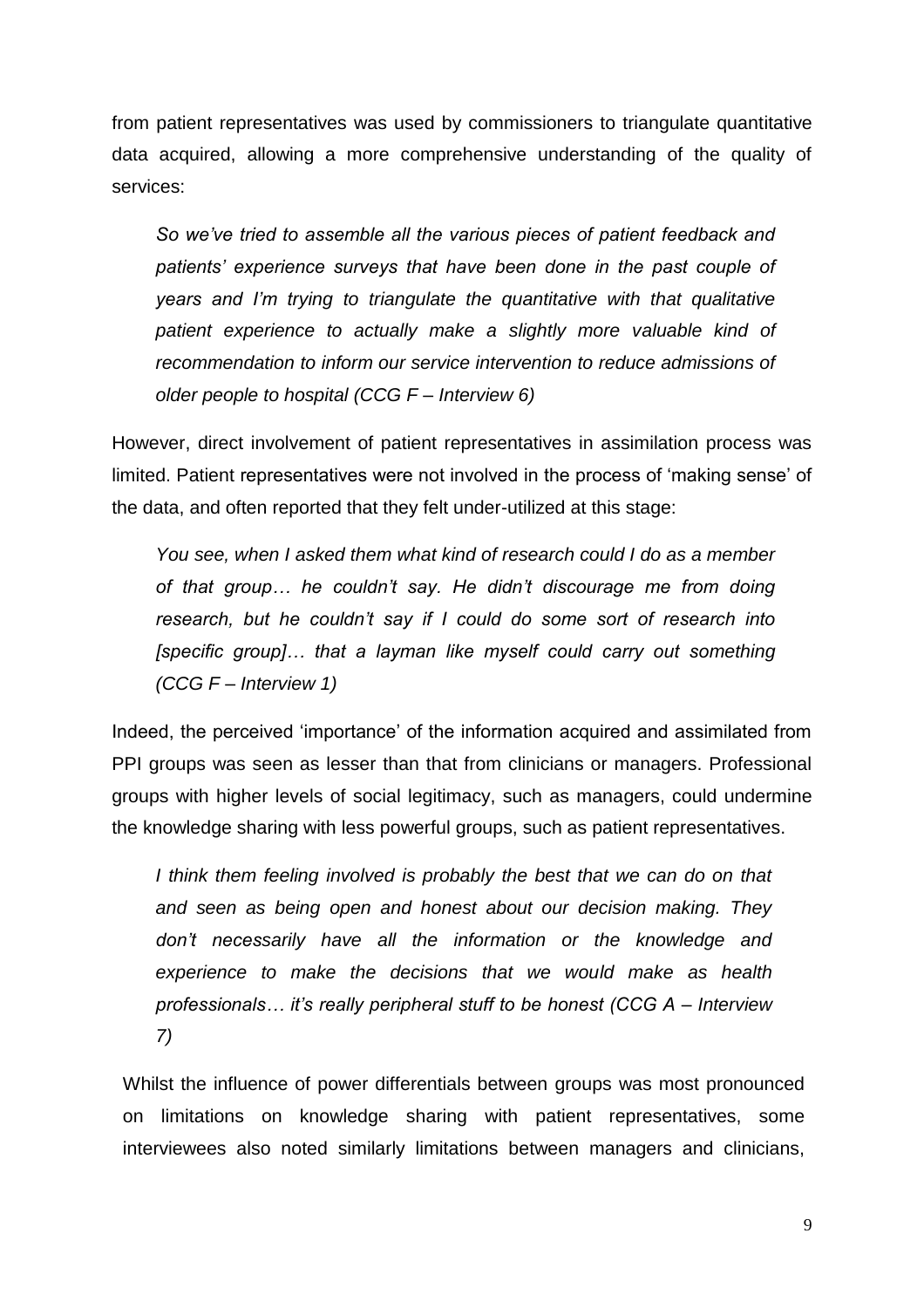where clinical knowledge was perceived as more 'important' than managerial information:

*For me to go in as a manager and try and argue a case with a dozen clinical directors, with the best motivation all I can do is argue the numbers, the philosophy, present a management argument to why we should do this or we should do that… they don't see that as credible (CCG B – Interview 3)*

In conclusion, the influence of power differentials between professional groups, representing socialization capabilities, had the potential to limit knowledge mobilization, due to the perceived credibility or appropriateness of their involvement.

# *Transformation*

Once different types of information have been assimilated for locally relevant knowledge, there remains the need for its transformation into a service intervention to be commissioned. However, for commissioners attempting to design services, integrating perspectives and demands from multiple organizations, was seen as problematic:

*It's challenging to get that shared interpretation of what the information actually means for actual service design because clearly there are different interpretations you can apply to the same information. From a commissioner perspective, we will see a problem or challenge from one particular perspective, but healthcare providers will see a very different challenge, and so we will support different service interventions (CCG D – Interview 12)*

In essence, the challenge for knowledge mobilization during transformation processes was one derived from socialization capabilities, within which different perspectives and power differentials between organizations and professionals were embedded. CCGs were commonly small organizations, which were seen as less influential than hospitals, the latter dominated by powerful groups of doctors, who had been accustomed to patterns of resource allocation around which they resisted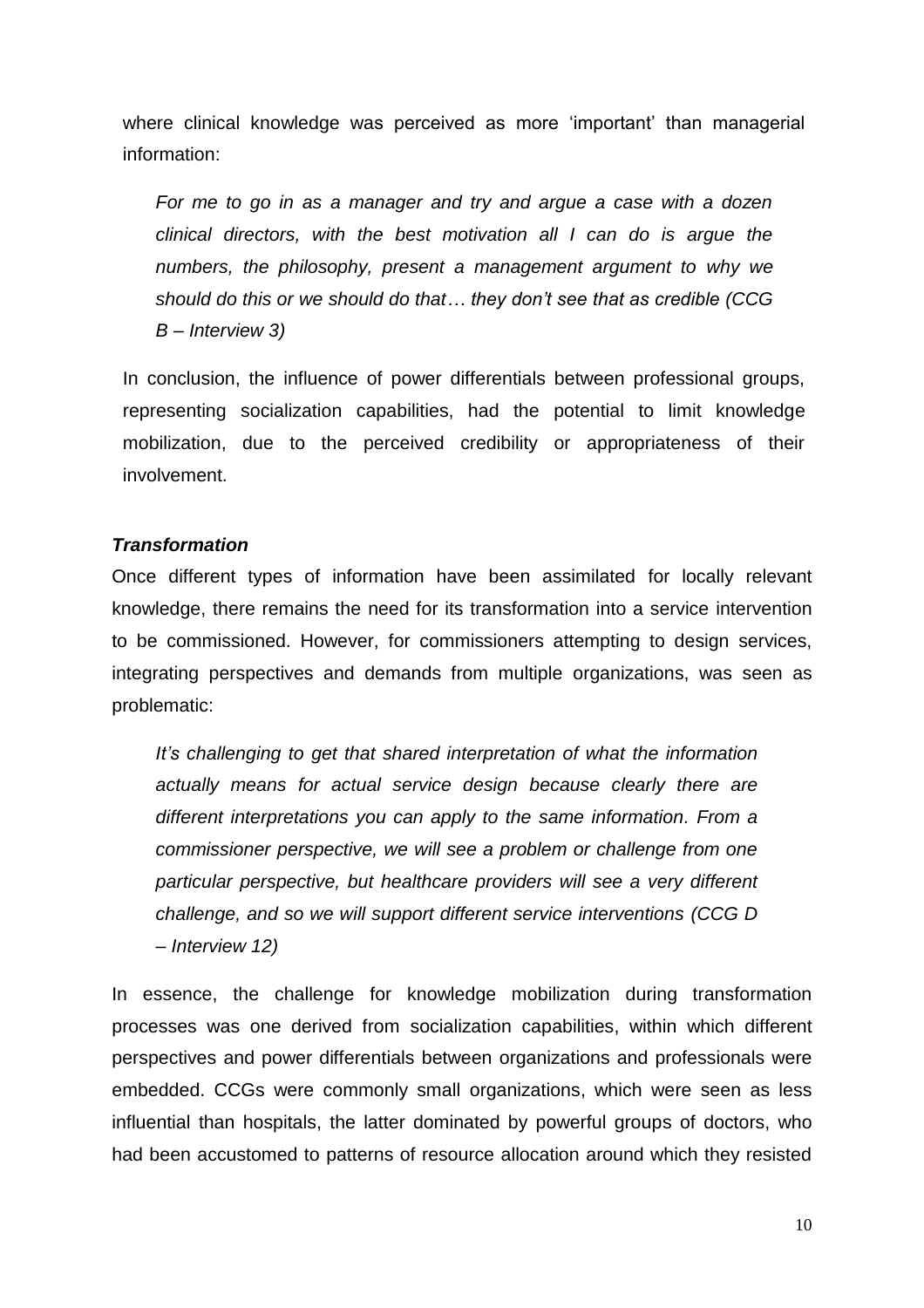any change, whatever the 'evidence' might suggest. However, those interviewed once again noted that the involvement of GPs had potential to mediate limitations of socialization capabilities. The involvement of GPs acted as a coordination capability by encouraging integrated working with clinicians in secondary care organizations, and involving them in service design discussions:

*When we involved GPs, we saw negotiation moved away quite dramatically from the old style negotiation which was all about finance and activity to a discussion that focused on quality outcomes and patient pathways… the GPs were able to bring a level of reasonableness into that room with their medical colleagues that had previously not been there, with hospital doctors viewing us managers with some suspicion. GPs brought in the perspective of a practitioner dealing with patients on a day to day basis, which hospital doctors accepted and which really altered the dynamic in the room. (CCG B – Interview 10)*

The involvement of GPs encouraged knowledge mobilization across doctors in different organizations derived from a shared professional background, and ability to bring in a patient focused perspective to integrate with managerial or financial considerations.

In other interviews, commissioners also noted how older people were admitted to hospital in the absence of effective collaboration across healthcare and social care organizations. Where there existed integrated care pathways between the different organizations, this acted as coordination capability, encouraging knowledge mobilization across sector boundaries:

*It [an integrated health and social care pathway] represents a smoother pathway for the patient. In the past the older patient would have been taken into hospital, the patient discharged, and community social care teams have little contact with what's going on. The older patient may then be subsequently re-admitted to hospital because the social care support wasn't there. Because we're integrated now we can see two sides, the need for social care, as well as health care, for the patient, and so prevent re-admission (CCG G – Interview 5)*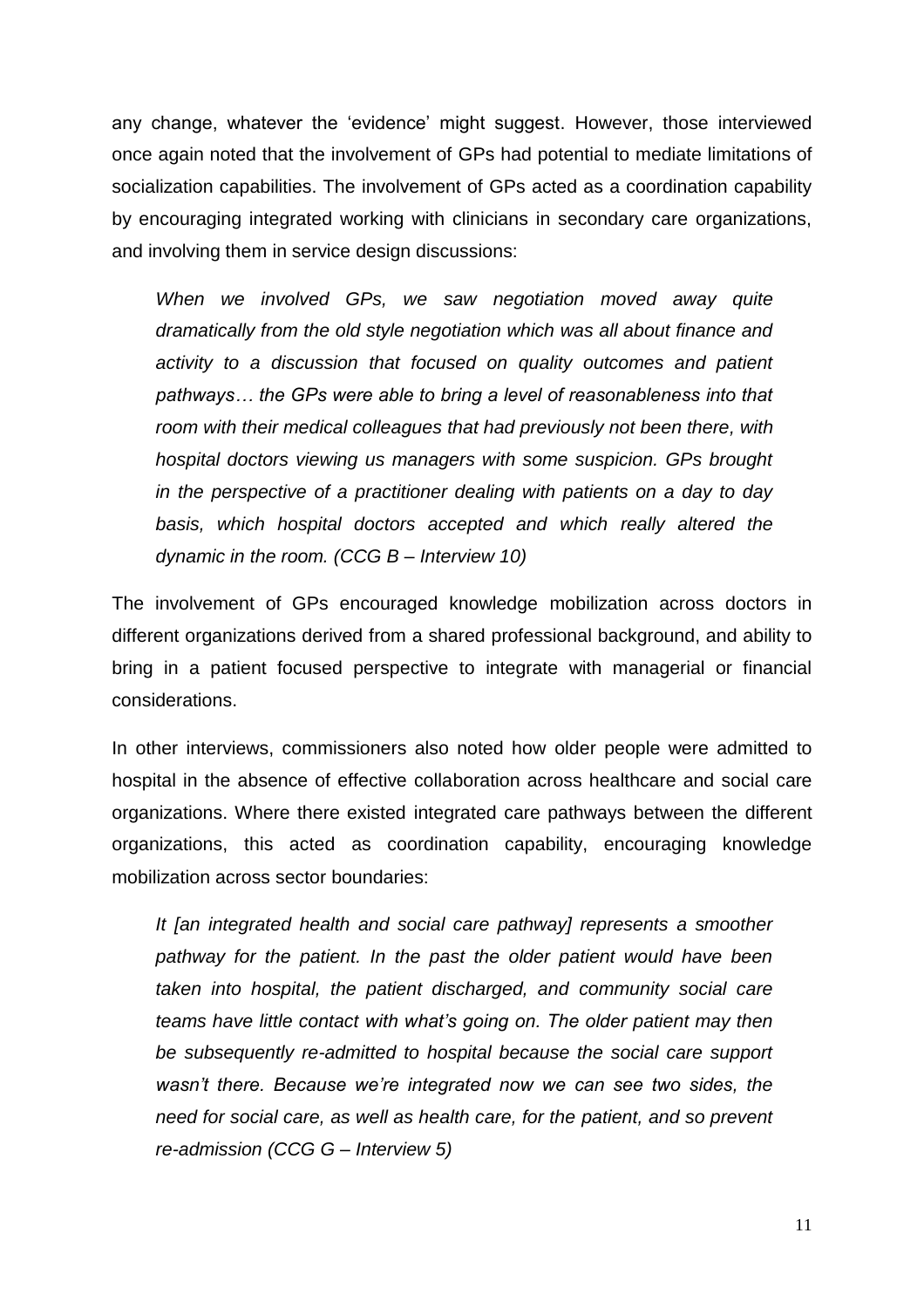However, whilst patient-focused care was at the centre of integrated relationships between health and social care, enhancing transformation, involvement of patient representatives in the transformation process was again limited. PPI acted as a coordination capability by encouraging patient-focused design of services, but commissioners acknowledged that knowledge mobilization of information from patient representatives was focused on setting a strategy direction in a more general way, rather than involving patients in the development of specific services; i.e. in their transformation:

*They're more about, you know, "I've got complex problems and I get bounced around between different services and it gets confusing, it makes me anxious, I don't know where I'm supposed to go next. It's very lengthy, it's uncomfortable because I have to go on public transport for two bus rides and it takes a whole day to go to an appointment and then when I get there they haven't got my notes." It's those sort of softer things which are not amenable to a single fix, but tell me where we need to go in terms of strategy. (CCG F – Interview 11)*

In summary, coordination capabilities during the transformation process were represented by GP involvement to mediate what might prove a sticky relationship between managers and hospital doctors, thus overcoming some of the barriers associated with socialization capabilities. In addition, the encouragement of integrated relationships between health and social care organizations, with the needs of the patient held at the centre of service design, enhanced transformation processes. However, similar to their role in assimilation, PPI represented an underdeveloped coordination capability in the transformation process.

## *Exploitation*

Research on absorptive capacity in the private sector suggests exploitation is related to the ability of organizations to use the knowledge derived from small local pilots or projects, to develop wider scale product or service change. Within the context of healthcare, this is perhaps difficult to examine, particularly given the local nature of commissioning organizations. However, we can also conceptualize exploitation as the way organizations are able to use any feedback from commissioned services to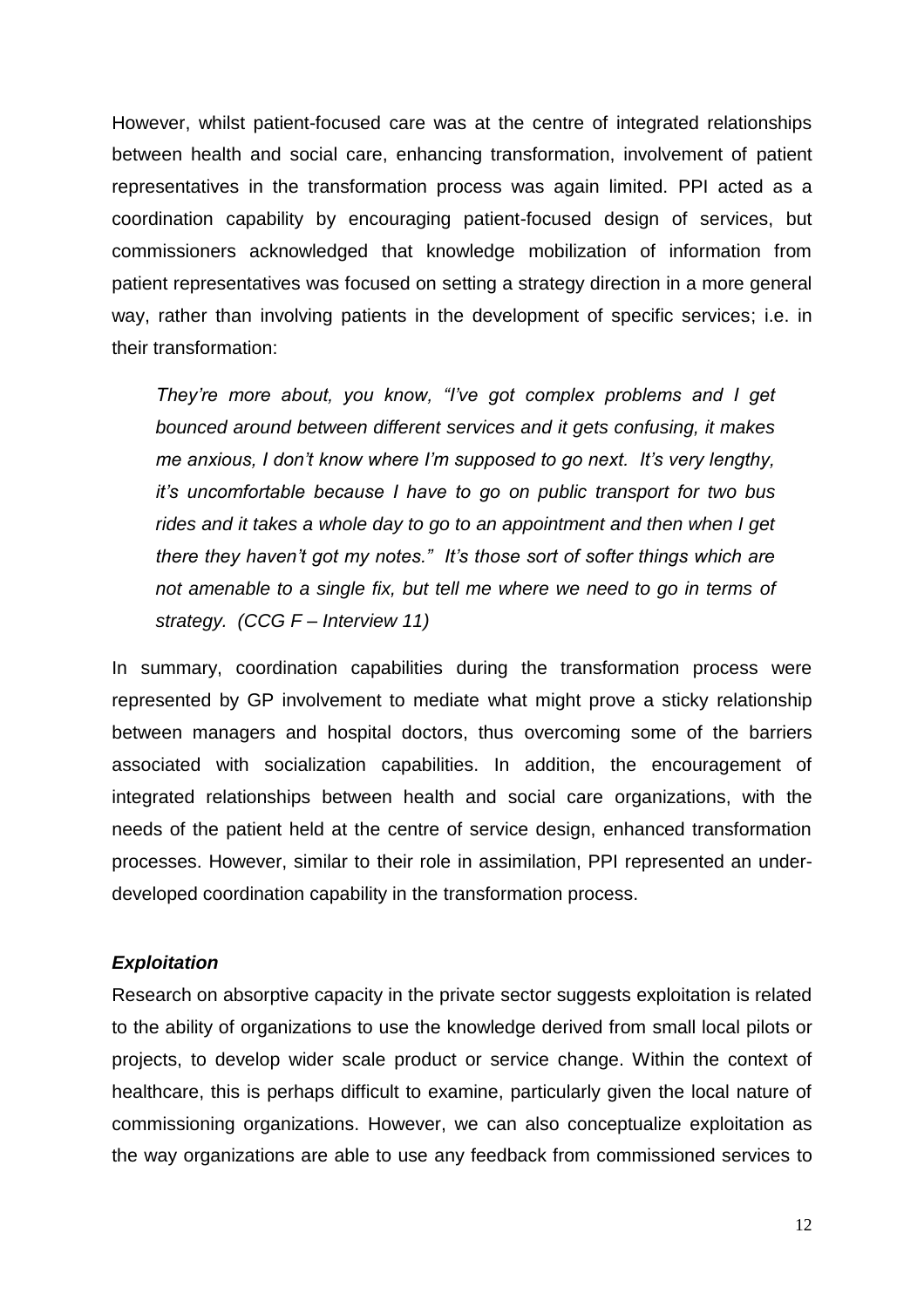constantly improve their services, adapting them to maximize their potential effectiveness, in our study to further reduce avoidable admissions of older people to hospitals. In our study, interviewees noted how systems capabilities, or the standardized systems through which they collected feedback information, could limit this process:

*There's no underpinning intelligence around how that service runs, or what the experience of those patients is in those services we have commissioned (CCG D – Interview 16)*

Interviewees suggested that gathering feedback on an ongoing basis about services was difficult, due to systems capabilities. A particular challenge related to how they might measure the effect of *absence* of the service intervention they had commissioned to reduce avoidable admissions of older people into hospital:

*I think some of the difficulty is capturing what doesn't happen. Sometimes you will put in a service to prevent avoidable hospital admissions or perhaps deterioration in the health of an older person that might eventually lead to admission. However, there's a real dilemma about how you evidence the impact of the new service, what would have happened if it wasn't there. Our data management systems aren't sophisticated enough for this (CCG G – Interview 2)*

Exploitation represented the most under-developed stage of absorptive capacity across all 9 CCG cases without exception. Indeed, across all 9 cases, it was difficult to identify any exploitation of knowledge. However, in one CCG, information obtained from patient representatives enhanced exploitation. First, acquiring information about patient experience increased the scope of data acquired to inform exploitation; i.e. it was a key dimension of the knowledge used to make a decision about whether to continue and scale up a service intervention to reduce avoidable admissions of older people to hospitals. Second, by involving patients (or their carers) in service development, or in decisions about discontinuing services, interviewees suggested that a sense of ownership could be generated amongst those experiencing services, which helped spread knowledge of an isolated service intervention in other geographical localities. Third, such involvement adapted the service intervention to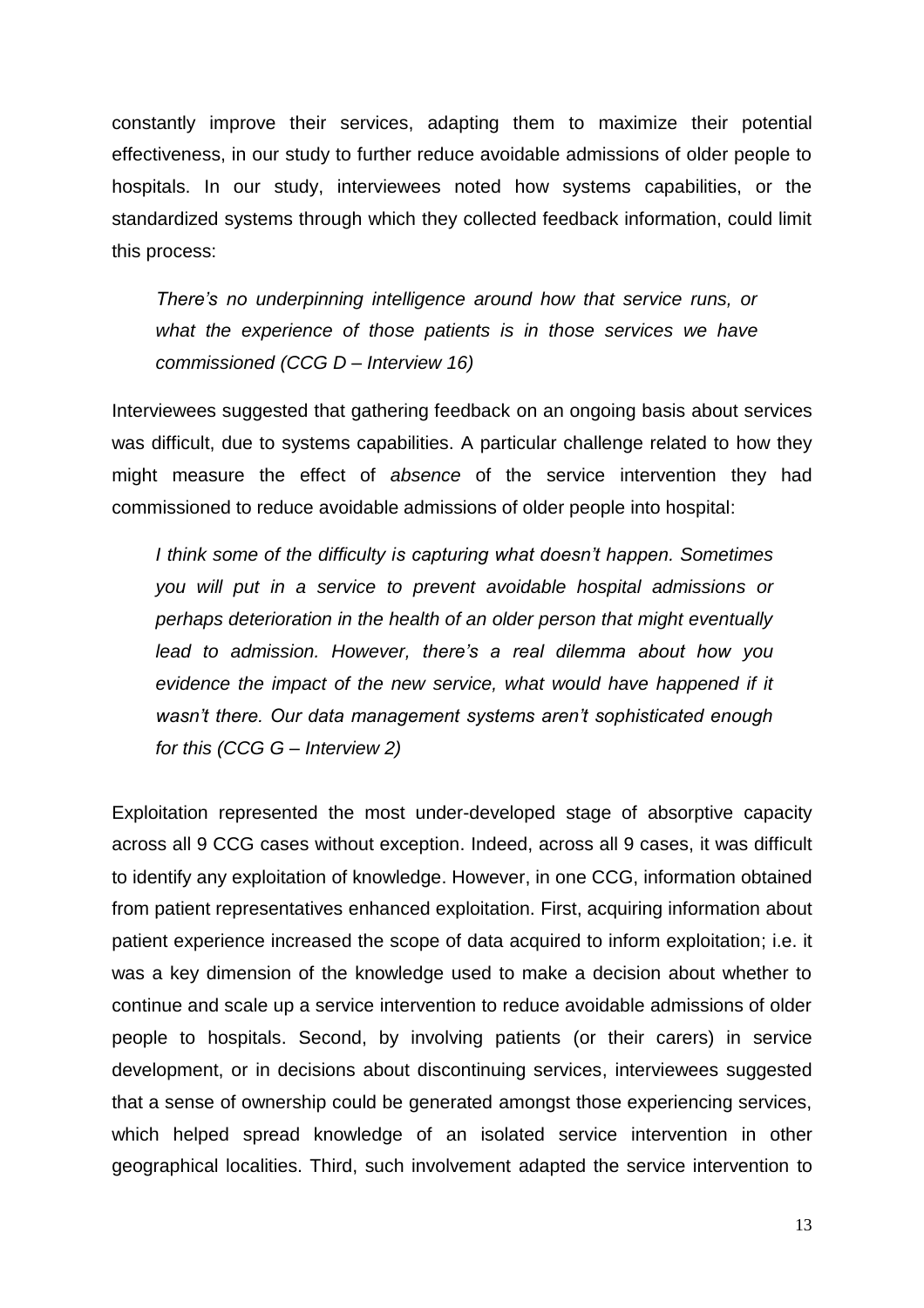local context as it spread beyond its pilot:

*They'll go and say to other patient representative groups and GPs, "This is a good thing. We helped with the design of this and this is the reason why it's good," and that helps any new service spread quite quickly as others want to take it up. We had an issue. It was at a public meeting somewhere, where somebody was having a go at our CCG over something and one of the guys from the patient group stood up and defended it because he'd been in on the inside and said "You've totally got this wrong. They're doing it this way, and it does work" (CCG C – Interview 4)*

However, and similarly noted above, socialization capabilities limited knowledge sharing with patient representatives, and the involvement of patients was seen as underutilised, and at times tokenistic:

*I'm still feeling somewhat tagged on…. Tokenism is what I often say… I just wonder what my contribution is and do they really want somebody… a bloke (to) sit back and say nothing (CCG F – Interview 10)*

In conclusion, exploitation is the most under-developed stage of knowledge mobilization associated with absorptive capacity for CCGs. However, knowledge mobilized through patient representatives represents coordination capability at this stage. Patient involvement encouraged feedback of information not supplied by existing systems capabilities, developing a sense of ownership amongst the public and patients for the service intervention to which they are subject, potentially informing scale up and adaptation. Despite this potential enhancement of knowledge mobilization, socialization capabilities, in the form of power differentials between different groups, had the potential to undermine patient involvement, limiting the exploitation process.

# **Discussion**

In this chapter we have considered the influence of combinative capabilities on the four stages of knowledge mobilization that inform an organization's absorptive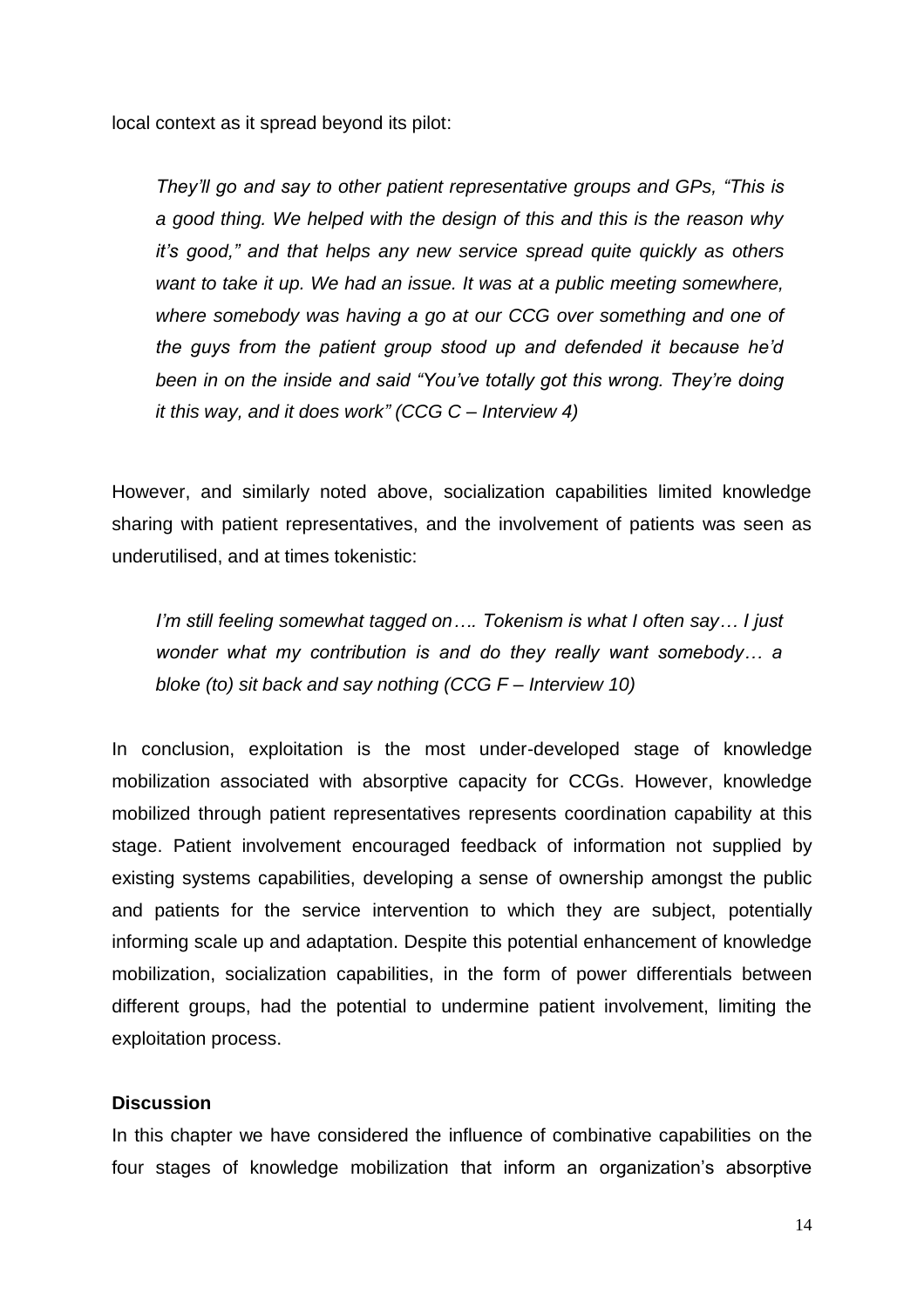capacity. Contextualizing the findings empirically within healthcare has enabled us to develop some insights about the influence on knowledge mobilization in complex, professionalized settings. In doing so, this chapter addresses calls for more research into how organizational antecedents impact knowledge mobilization, taking account of organizational context, the role of individuals and groups, and associated power and politics (Easterby-Smith et al, 2008; Jansen et al., 2005; Lane et al, 2006; Volberda et al., 2010; Zahra and George, 2002). Existing research into knowledge mobilization in healthcare organizations highlights that acquisition of external knowledge is less of a problem than actual use (i.e. assimilation, transformation and exploitation) of that evidence to drive quality improvement (Berta et al., 2010; Easterby-Smith et al., 2008; Ferlie et al., 2012; Harvey et al., 2010; Walshe et al., 2009). We now draw on our findings to explore the influences and limitations on knowledge mobilization for commissioning decisions.

In our empirical study, we highlighted how systems capabilities had a limiting influence on the acquisition of external information, as standardized systems conform to centralized systems of performance measurement and policy compliance (Nicolini et al., 2011). Healthcare organizations represent a distinctive context compared to private sector R&D contexts, in which much of the empirical work around absorptive capacity has taken place (Easterby-Smith et al., 2008). As such, the influence of systems capabilities on knowledge mobilization in this setting was more explicit than in research into private sector organizations. First, healthcare organizations are subject to New Public Management reform that frames performance through financial incentives and regulation. Encompassed within systems capability, such government policy affords access to external resources, and directs and formalizes acquisition and assimilation of knowledge. However, it narrows the search for new external knowledge and scope for processing of that knowledge, as managers in healthcare organizations 'gameplay' to ensure compliance with policy requirements around their governance (Lavertu and Moynihan, 2013; Moynihan, 2006; Moynihan and Hawes, 2012). Pulling in external knowledge within healthcare organizations towards quality improvement appears particularly directed towards compliance with government regulation and performance management (Nicolini et al., 2011), in a way likely to limit the search and utilization of external evidence, limiting knowledge mobilization. Subsequently,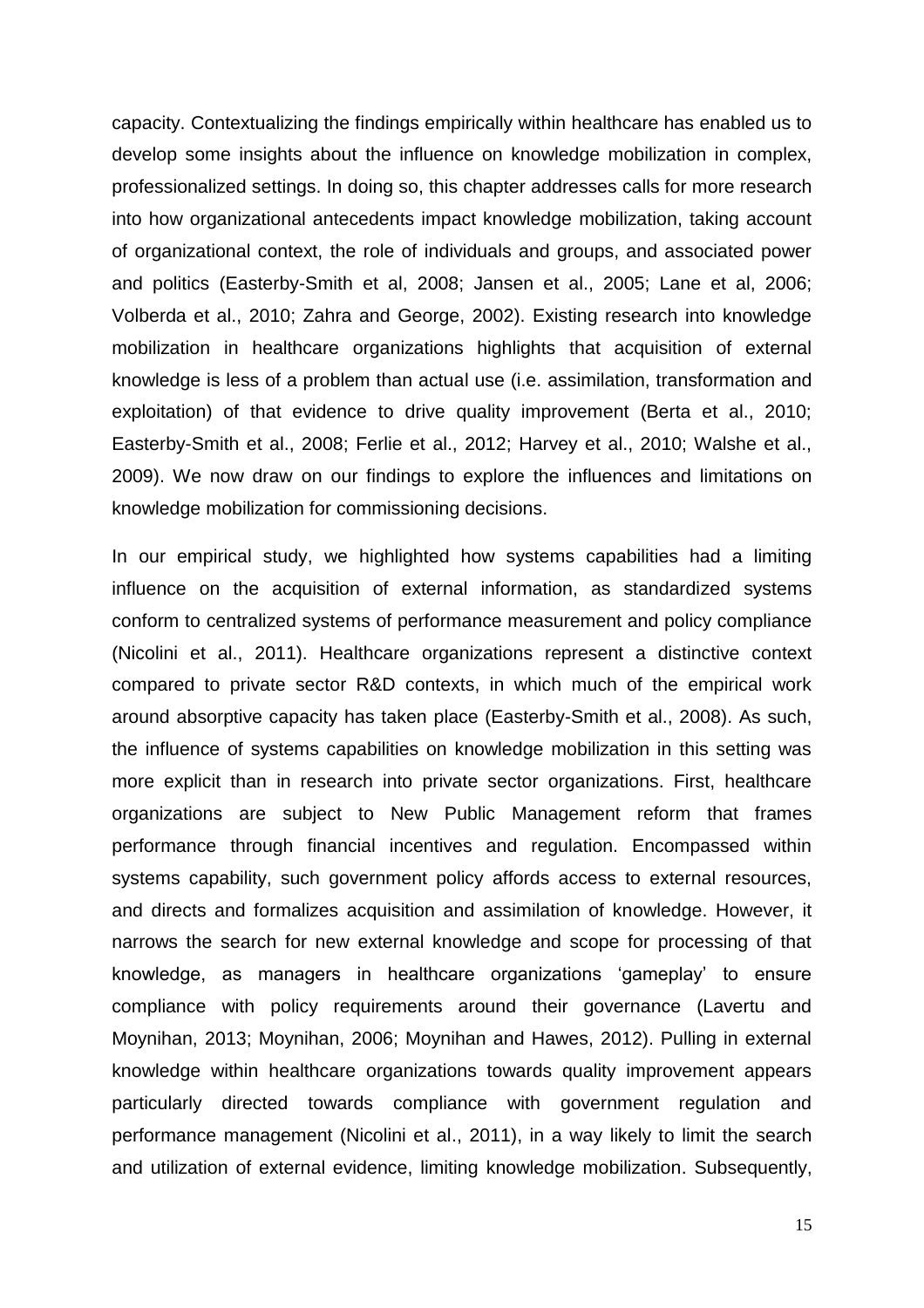systems capabilities can narrow the breadth of external information acquired and assimilated by healthcare organizations, or available for service exploitation.

In addition to systems capabilities, the influence of socialization capabilities on commissioning processes was also more evident than in private sector settings. Healthcare organizations exemplify the professional bureaucracy archetype (Mintzberg, 1979), within which professional organization is likely to represent a key influence upon socialization capability, limiting knowledge mobilization as follows. External knowledge interacts with strong organizational cultures and structures, so that socialization capability within healthcare organizations restricts knowledge mobilization (Van den Bosch, 1999). As such, power and status linked to professional roles is likely to impact healthcare organizations' ability to exploit new knowledge (Ferlie et al., 2012; Harvey et al., 2009; Walshe et al., 2009). For example, Berta et al (2010) note the role of doctors in subverting an organization's learning capacity, in relation to the adoption of new clinical guidelines, based upon formal evidence, into practice. Similarly, Ferlie et al (2005) note that deeply ingrained organizational structures and social networks within healthcare organizations engender institutionalized epistemic communities of professional practice, which exist in silos, relatively decoupled from one another. Again, these stymie the search for external knowledge that lies outside current ways of thinking amongst powerful professional groups. Thus, the acquisition and use of internal knowledge, as well as that external to the organization, seems important in the healthcare setting.

Due to the professionalized context of commissioning organizations in this study, socialization capabilities had the potential to limit the transformation or exploitation of services. Our empirical findings indicated that socialization capabilities influenced knowledge mobilization in two ways. First, integration of PPI during transformation and exploitation processes was limited, and at times seen as tokenistic. Whilst information acquired from patient representatives was used to supplement externally acquired information, patient representatives were not involved in the assimilation, transformation or exploitation of services. In this case, the potential of PPI as a coordination capability was undermined by the socialization capability of the organization, which perpetuated power differentials between professionals and users of service, and did not integrate PPI into the commissioning process.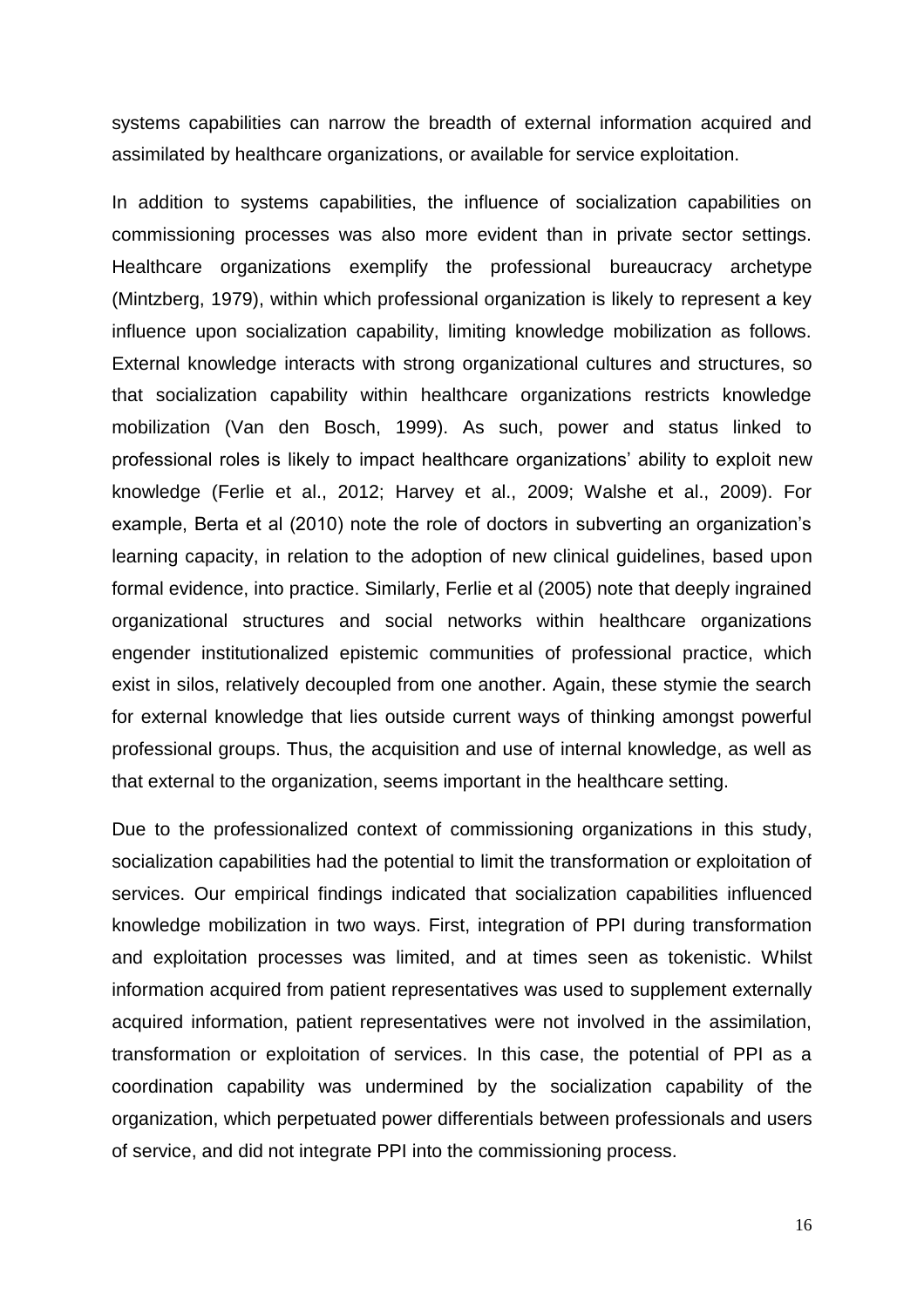Secondly, socialization capabilities had the potential to limit transformation of knowledge into service design, due to competing demands and priorities of the multiple stakeholders involved in the commissioning process. This reflects the context, characterized by institutionalized professional silos, limiting communication and knowledge sharing between different organizations (Ferlie et al, 2005). However, those same professional silos appeared to enhance the involvement of GPs as a coordination capability, as they were able to communicate directly with medical peers in hospitals. This facilitated the sharing of information and integration during transformation processes, overcoming inter-organizational or interprofessional barriers experienced by managers within previous commissioning structures.

To mediate the limitations of systems capabilities, our study identified how coordination capabilities, notably in the form of GP involvement or PPI, facilitated exposure to different, experiential types of knowledge. Accessing this local, experiential knowledge, enabled CCGs to 'patch up' the gaps informed by systems capabilities, encouraging the integration of both external and experiential knowledge. We highlight the role of GPs, and to a lesser extent patient representatives, in mediating the effects of socialization and systems capabilities is particularly relevant to professionalized organizations.

GP involvement is a coordination capability of CCGs which bridges the limitations of systems and socialization capabilities in all four dimensions of ACAP. GP involvement allows integration of internal, tacit knowledge with the external information acquired from 'hard' data collection systems. It also encourages integration of knowledge across organizational barriers, overcoming previous limitations of socialization capabilities. Therefore, GP involvement in commissioning processes is an important coordination capability and should be encouraged by CCG managers. In contrast, whilst the importance of PPI was noted throughout our empirical findings, it was only explicitly integrated into acquisition processes. During the acquisition phase, PPI had an important role in overcoming systems capabilities, providing a new type of information for assimilation. However, during transformation and exploitation processes, PPI was less explicit, due to the limits of the organizational culture, or socialization capabilities. In highly professionalized organizations, socialization capabilities may limit the value attributed to 'lesser' forms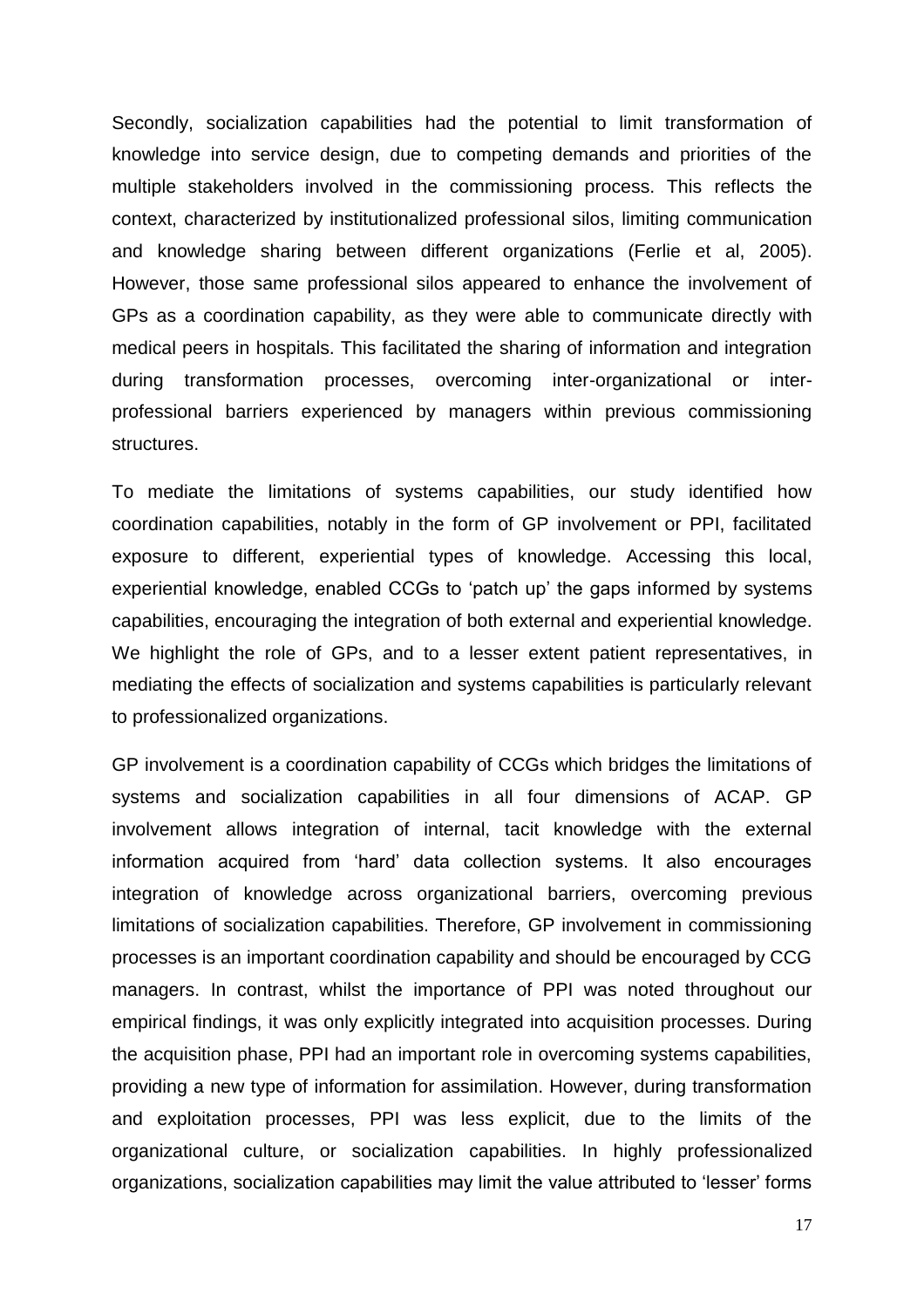of information or external knowledge (Todorova and Durisin, 2007). PPI was not felt to be embedded in the 'culture' of CCGs, suggesting that this is a coordination capability which is underdeveloped, but has the potential to further enhance absorptive capacity. Managers within healthcare organizations should work to further integrate PPI mechanisms into all four aspects of knowledge mobilization to improve their absorptive capacity, enhancing the quality of commissioning decisions.

### **Conclusion**

Our study, which provides insight into absorptive capacity, is particularly relevant to healthcare settings currently. Healthcare settings globally are subject to financial parsimony, and as such need to be smarter about knowledge mobilization, in particular how acquired knowledge informs the planning of, and funding for service interventions, not least given burgeoning demands by increasing demands of older patients upon hospital services (in the English NHS, for example, around 50 per cent of hospital beds may be occupied by older patients). For example, a healthcare organization may invest significant resource in IT capacity to acquire information, but if this information is then not used intelligently to inform service development, then investments will merely result in potential absorptive capacity, rather than realized absorptive capacity (Zahra and George, 2002), without patient, financial or competitive advantage. At the same time, we note our analysis is not limited to commissioning care of older people, since application of the absorptive capacity concept allows theoretical generalization to other domains of healthcare, both delivery and commissioning of services, and indeed other public services characterized by professional organization and central government intervention (Eisenhardt, 1989).

Our study highlights the importance of coordination capabilities in enhancing absorptive capacity and knowledge mobilization in public services organizations. First, coordination capabilities enhance capacity for integrating externally acquired information with more local, experiential information, overcoming the limitations of systems capabilities embedded in standardized reporting systems. Second, the involvement of professionals within public services organizations, in our study GPs, can overcome socialization capabilities by encouraging knowledge mobilization across organizations. However, we have also identified how the socialization

18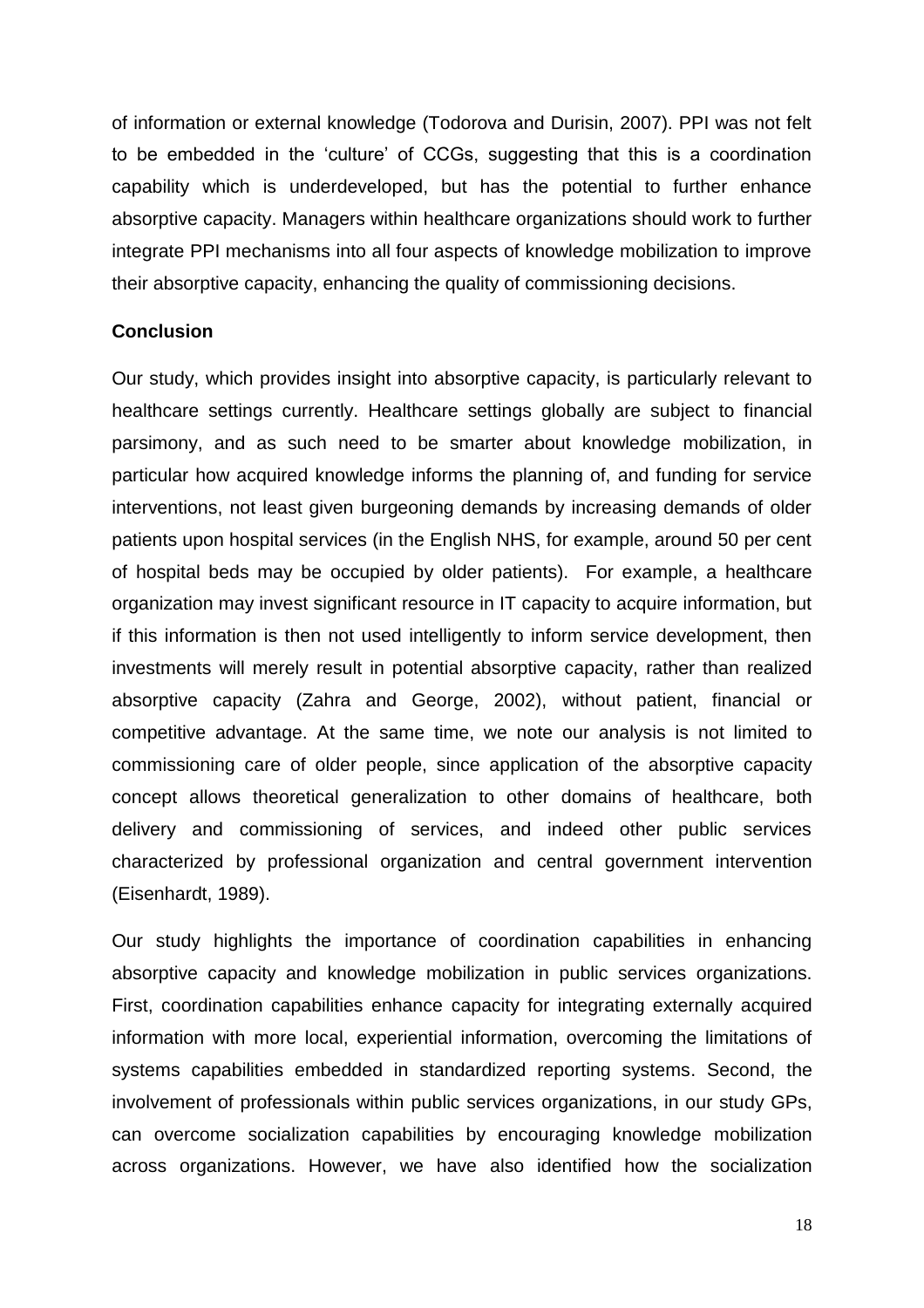capabilities of highly professionalized organizations can also inhibit enactment of coordination capabilities, in our study PPI, due to power differentials across patients, managers and professionals, and more generally, an unsupportive organizational culture. .

Detailing this further, an initial problem to be addressed is that of the acquisition of knowledge. It may be that too little, or the wrong type of evidence might be acquired. Coordination capability may help ensure that a wider range of relevant evidence is acquired, including for example patient experience evidence. In the assimilation stage, different sources of evidence need to be brought together, and decisionmakers need to ensure they are weighted appropriately, for example, ensuring that the patient voice is not rendered marginal as decision-making around service change ensues. During the transformation dimension of absorptive capacity, when evidence is turned into a service intervention, decisions about what constitutes an appropriate intervention should incorporate a wide range of relevant perspectives. Decisionmakers must consider what the service looks like from a professional's, manager's and patient's perspective. During the final stage of absorptive capacity, exploitation, when the service intervention is scaled up, decommissioned or adapted, decisionmakers need to fully examine what's working, from whose perspective, what might they adapt as they scale up. All these challenges require coordination capabilities. Our study identified three coordination capabilities – professional involvement, client involvement, integrated service delivery models. How such coordination capabilities play out is summarized in Figure One.

## *-- Insert Figure One Here –*

The model outlines how evidence and knowledge takes the form of information from a diverse range of sources, including research, patient involvement, clinician and managerial knowledge. Facilitating, or inhibiting, knowledge mobilization are the three combinative capabilities: systems, socialization and coordination capabilities, which are antecedents to the four stages of knowledge mobilization that underpin absorptive capacity. However, socialization and systems capabilities have the potential to inhibit absorptive capacity, limiting the breadth and type of information acquired and used to guide service decisions. The three types of coordination capability identified in this study: clinician involvement, PPI and integrated services,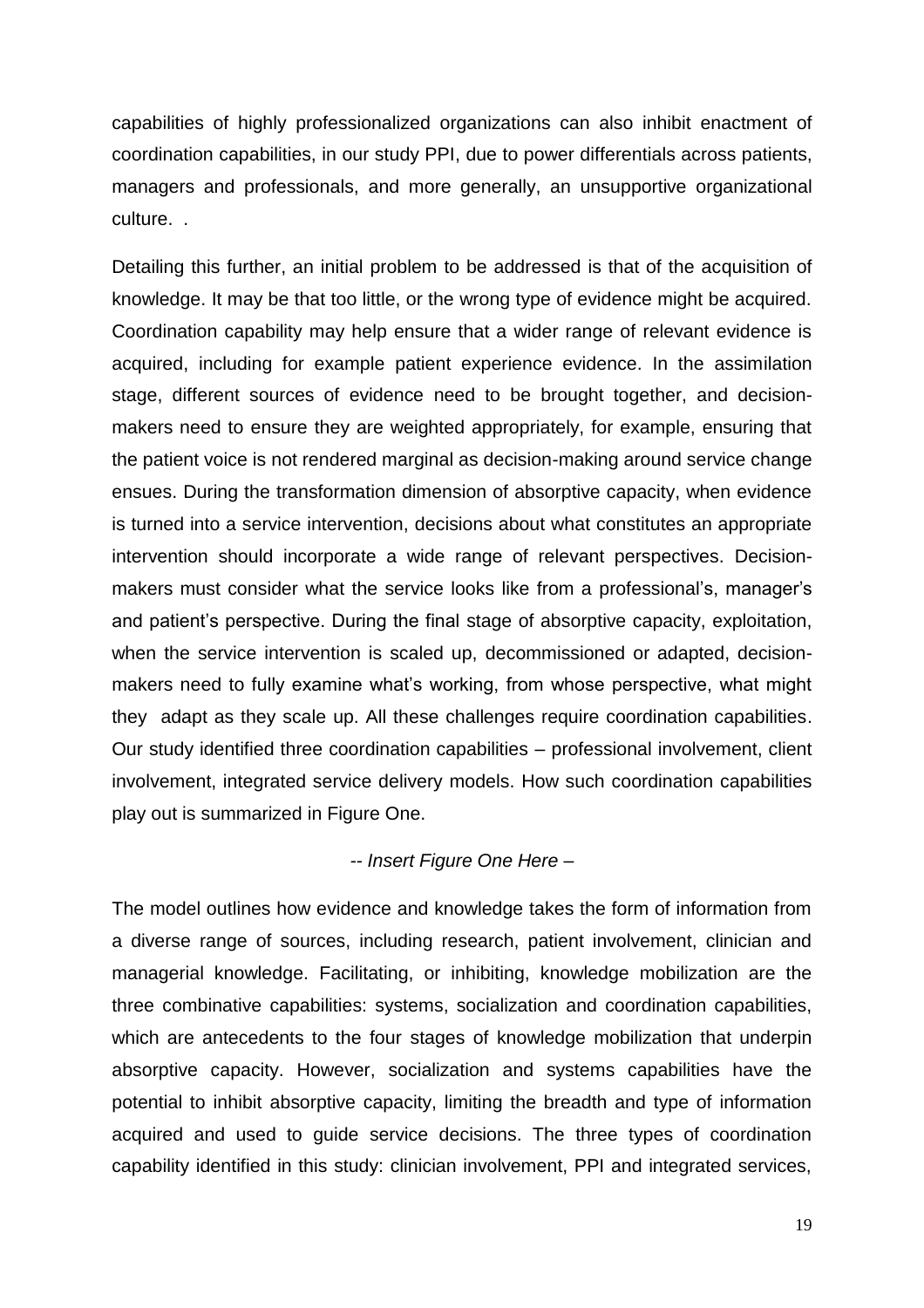work to overcome the limitations of systems and socialization capabilities. In particular, the coordination capabilities have the potential to enhance exploitation processes, an area which is underdeveloped in healthcare organizations. Enhancing exploitation encourages the scaling of service intervention in response to knowledge mobilization of information from a wide range of sources, and is an area where healthcare organizations should seek to develop their capacity, improving decision making and quality of services.

Finally, in terms of further research, coordination capabilities within healthcare organizations have been identified within the literature as represented by the following: the development of learning relationships through the establishment of internal and external networks; staff development and training; appropriate leadership; organizational strategy; investment in information support systems; participation in decision-making; and, more generally, social relations inside and outside the organization (Harvey et al., 2010; Walshe et al., 2009). Whilst our empirical study has highlighted professional involvement, client involvement, integrated service delivery models, others may wish to examine possibilities offered by other forms of coordination capability.

# **References**

Berta, W.,G. F. Teare, E. Gilbart, L. S. Ginsburg, L. Lemieux-Charles, D. Davis, and S. Rappolt (2010). Spanning the know-do gap: Understanding knowledge application and capacity in long-term care homes. *Social Science and Medicine*, 70(9), pp. 1326-1334.

Biernacki, P. and D. Waldorf (1981). Snowball sampling: Problems & techniques of chain referral sampling. *Sociological Methods and Research*, 19(2): 141-163.

Cohen W.M. and D. A. Levinthal (1990).Absorptive capacity: A new perspective on learning and innovation. *Administrative Science Quarterly*, 35(1), pp. 128-1S2.

Damanpour, F. and M. Schneider (2009). Characteristics of innovation and innovation adoption in public organizations: Assessing the role of managers. *Journal of Public Administration Research and Theory*, 19(3), pp. 495-522.

Easterby-Smith, M., M. Graca, E. Antonacopoulou, and J. Ferdinand (2008). Absorptive capacity: A process perspective. *Management Learning*, 39(5), pp. 483- 501.

Eisenhardt, K. (1989). Building theories from case study research. *Academy of Management Review*, 14(4), pp. 532-550.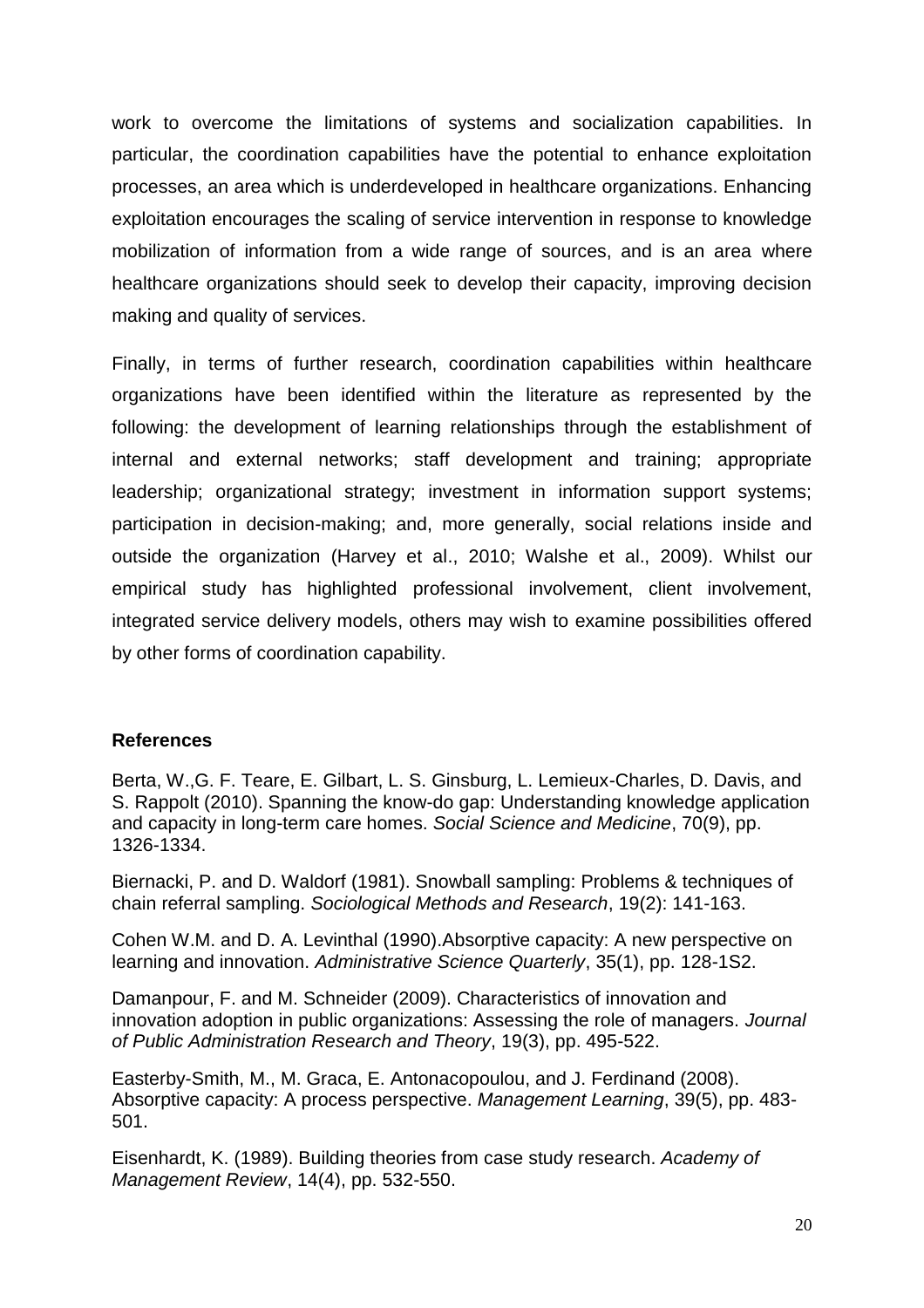Ferlie, E., T. Crilly, A. Jashapara, and A. Peckham (2012). Knowledge mobilisation in healthcare: A critical review of health sector and generic management literature. *Social Science and Medicine*, 74(8), pp. 1297-1304.

Ferlie, E., L. Fitzgerald, M. Wood, and C. Hawkins (2005). The non-spread of innovations: The mediating role of professionals. *The Academy of Management Journal,* 48(1), pp. 117-134.

Harvey, G., C. Skelcher, E. Spencer, P. Jas, and K. Walshe (2010). Absorptive capacity in a non-market environment. *Public Management Review*, 12(1), pp. 77-97.

Hornby, P. and G. Symon (1994). Tracer studies. Qualitative methods in organizational research: A practical guide. In ( Eds.), London: Sage: 167-186.

Hotho, J. J., F. Becker-Ritterspach, and A. Saka-Helmhout (2012). Enriching absorptive capacity through social interaction. *British Journal of Management*, 23(3), pp. 383-401.

Imison, C., N. Curry and M. McShane (2011). *Commissioning for the Future: Learning from a simulation of the health system in 2013/2014.* London: The King's Fund.

Jansen, J. J. P., F. A. J. Van Den Bosch, F. A. J., and Volberda, H. W. (2005). Managing potential and realized absorptive capacity: How do organizational antecedents matter? *Academy of Management Journal*, 48(6), pp. 999-1015.

Lane, P. J., B. R. Koka, and S. Pathak (2006). The reification of absorptive capacity: a critical review and rejuvenation of the construct. *Academy of Management Review*, 31(4), pp. 833-863.

Lavertu, S. and D. P. Moynihan (2013). Agency, political ideology and reform implementation: Performance management in the Bush Administration. *Journal of Public Administration Research and Theory,* 23(3), pp. 521-549.

Mintzberg, H. (1979). *The structuring of organizations*. Englewood Cliffs NJ: Prentice Hall.

Moynihan, D. P. (2006). Managing for results in state government: Evaluating a decade of reform. *Public Administration Review*, 66(1), pp. 77-89.

Moynihan, D. P. and D. Hawes (2012). Responsiveness to reform values: the influence of the environment on performance information use. *Public Administration Review*, 72(S1), pp. 95-105.

Moynihan, D. P. and Landuyt, N. (2009). How do public organizations learn? Bridging cultural and structural perspectives. *Public Administration Review*, 69(6), pp. 1097-1105.

Nicolini, D., J. Waring and J. Mengis (2011). Policy and practice in the use of root cause analysis to investigate clinical adverse events: Mind the gap. *Social Science and Medicine*, 73(2), pp. 217-225.